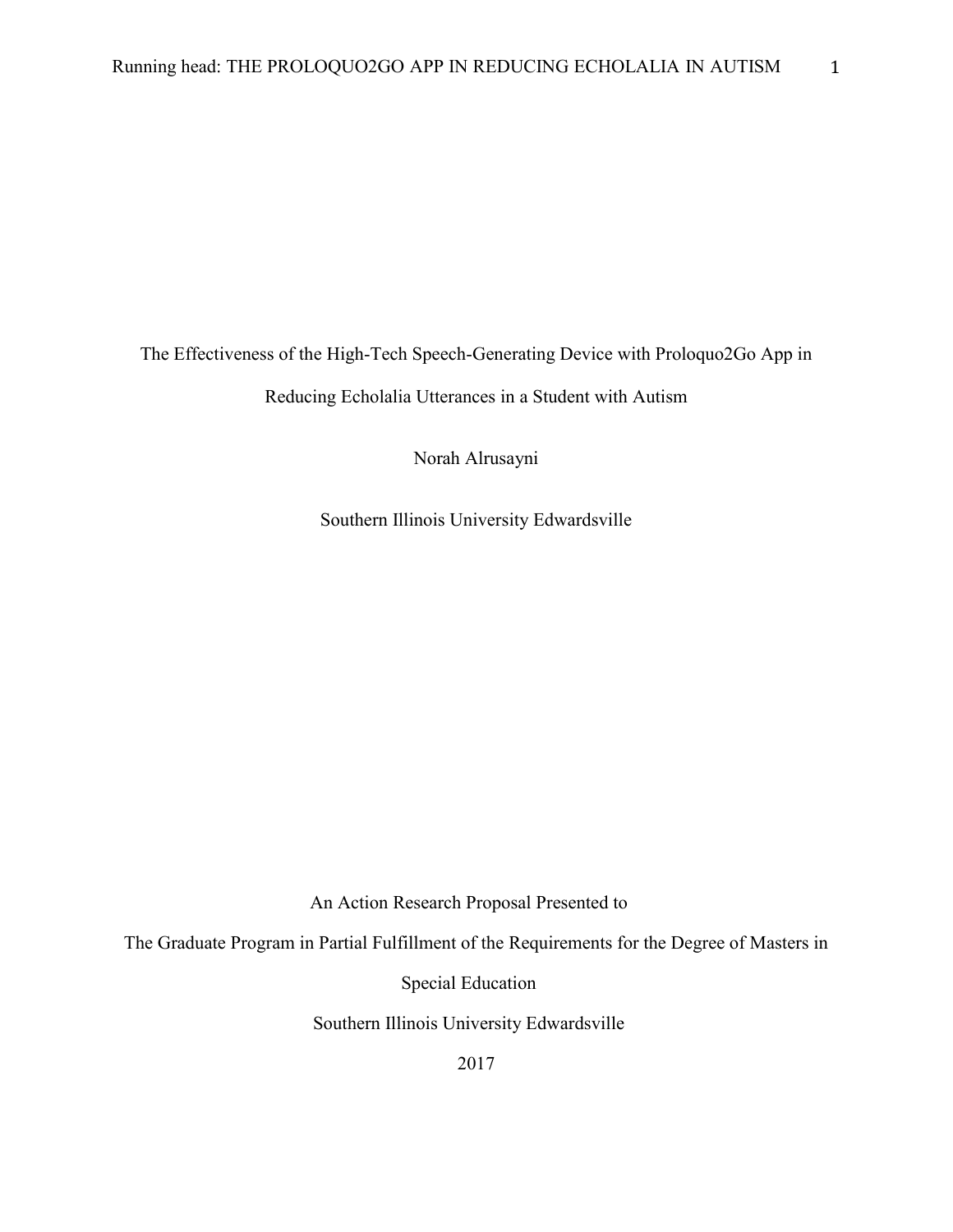#### **ABSTRACT**

This study was conducted to determine the effectiveness of using the high-tech speechgenerating device with Proloquo2Go app to reduce echolalic utterances in a student with autism during conversational speech. After observing that the iPad device with several apps was used by the students and that it served as a communication device, language aid, and memory aid, the researcher decided to research the effectiveness of using Proloquo2GO app in reducing echolalia. This action research study used a single-subject alternating research design to evaluate the effect of Proloquo2Go app on echolalia. Data was collected first by using an observation of behavior analyzed for antecedent, behavior and consequences, then by recording the number of echolalic utterances, and finally by conducting an interview with the student's cooperating teacher. The results proved that there was a higher number of echolalia produced by Peter in sessions without the AAC intervention when compared to sessions with AAC intervention. The results support the use of Proloquo2GO app to decrease echolalic utterances.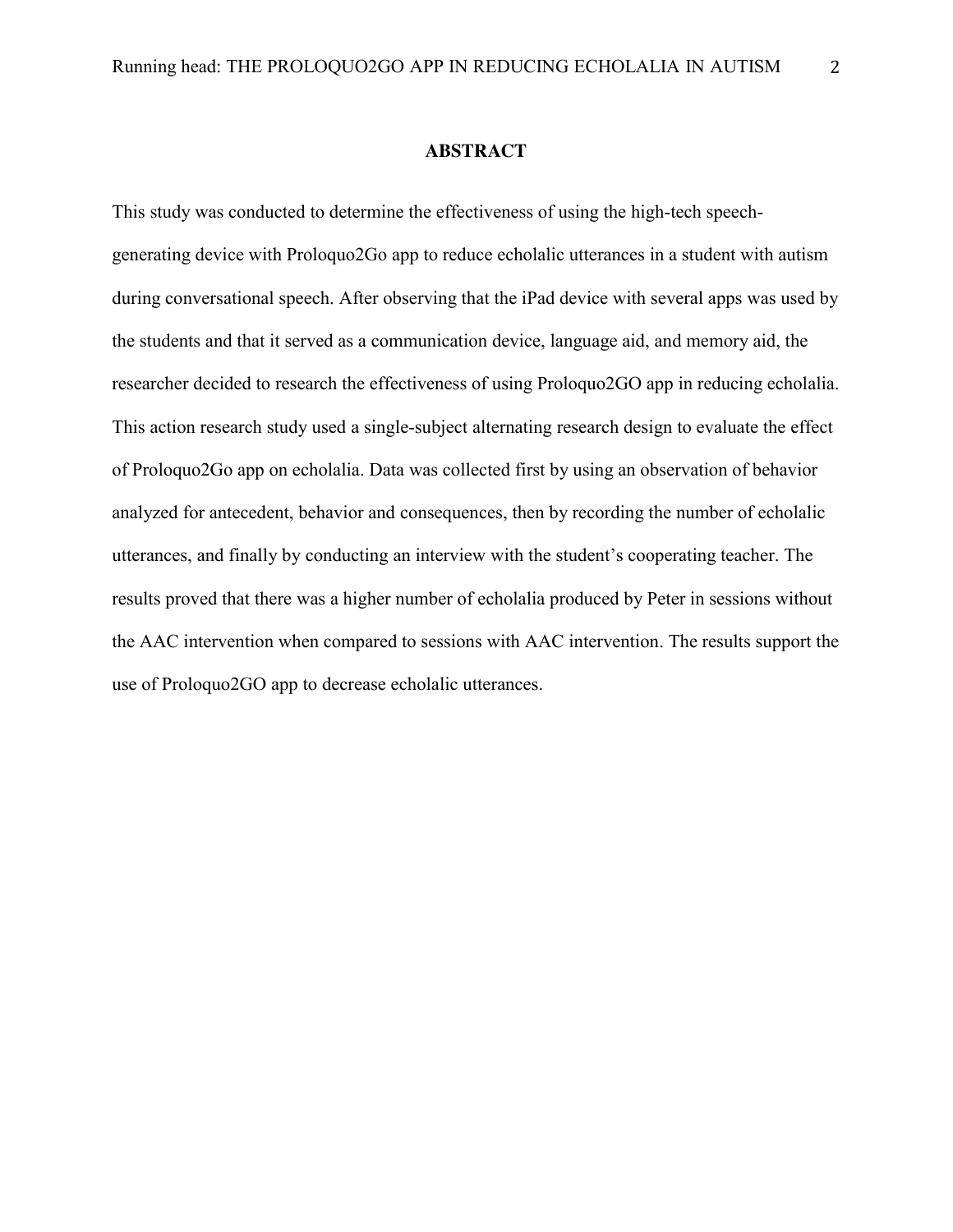# **The Effectiveness of the High-Tech Speech-Generating Device with Proloquo2Go App in Reducing Echolalia in a Student with Autism**

Imagine an elementary classroom of four students diagnosed with Autism Spectrum Disorder (ASD) between the ages of nine and eleven. All of the students have complex communication needs. Both communication and social skills are the most primary areas of difficulty where my students are struggling. Ashley (not her real name) is a student who has unique needs and challenges when it comes to communication skills. Ashley is non-verbal and is using signs and limited verbalizations to communicate. Thomas is verbal and can use complete sentences. He has difficulty with articulation and grammar. Peter is verbal, but typically uses two to three word phrases to communicate. He has difficulty with asking and answering questions appropriately. David is verbal, but he typically uses single words to communicate; however, he can use phrases with prompting. In addition, David has sensory perception issues. For example, he is sensitive to certain sounds including some kinds of music. Peter, Thomas, and David all use echolalia at times. For instance, Peter repeats utterances from a "Sing Along Songs" video during a group calendar activity. With all of these behavioral and communicative issues occuring at the same time with these students, I wonder how the teacher could help to promote and improve their communication skills. What could the teacher do to alleviate these struggles that can conflict with the student's ability to learn?

For students with ASD, enhancing communication skills is an important part of the student's educational plan. The failure to communicate effectively usually leads to behavior problems such as a temper tantrum or aggressive behavior that also may have an impact on the quality of life, and the failure to communicate effectively may also negatively affect the students'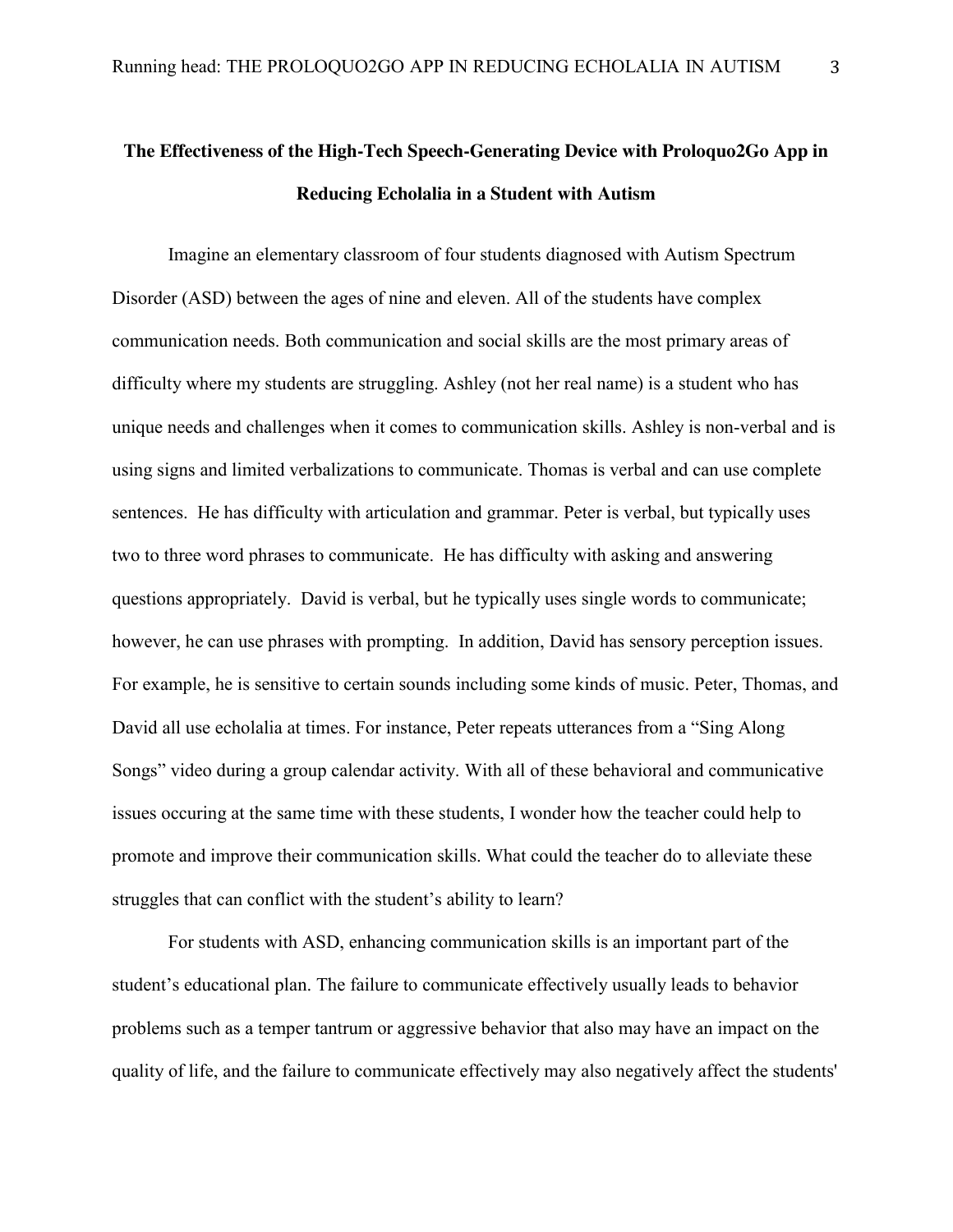performance and prevent the delivery of evidence-based interventions (Howlin et al., 2004). Numerous effective intervention strategies for students with ASD have been described in recent studies (Krcek, 2015). Over the last several years, the intervention strategies for students with ASD have advanced with essential changes in the way services are delivered (Krcek, 2015). These important changes have been facilitated, in part, through technological advances and modalities. Computer-assisted therapies were used with individuals diagnosed with ASD nearly 30 years ago. With the advent of the iPad ®, some applications have been designed for individuals with ASD. These apps have many interactive benefits that may hold a student's interest because of their interactivity, and it can improve the functional communication skills for students with ASD (Caron et al., 2004).

It was observed that the iPad device with several apps was used by the student, and it served as a communication device, language aid, and memory aid. The purpose of this research was to determine the effectiveness of using the high-tech speech-generating device with Proloquo2GOTM app to reduce echolalic utterances to an elementary student diagnosed with Autism Spectrum Disorders during the conversational speech. Therefore, the research question was as follows: How does the high-tech speech-generating device with Proloquo2GoTM app reduce echolalia utterances for Children with Autism Spectrum Disorders? The researcher's hypothesis was that if the student uses a high-tech speech-generating device with Proloquo2GoTM app, then his echolalic utterances will reduce.

#### **Literature Review**

Research on interventions that improve communication skills for verbal and non-verbal students with autism is not extensive; however, research on using an augmentative and alternative communication device on reducing echolalia in a verbal student with ASD is more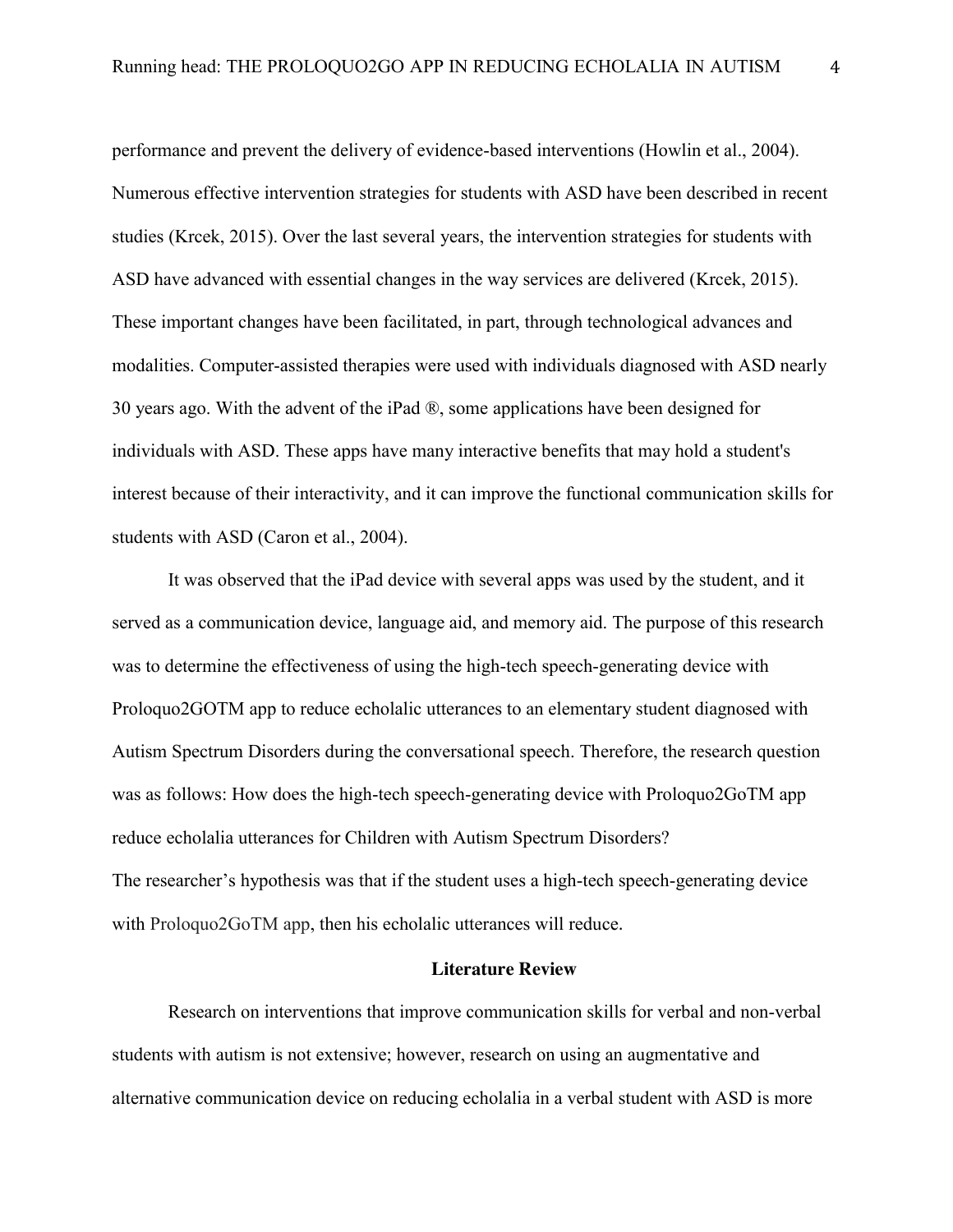novel. This current study provides a review of the literature of three important themes including autism, communication and language intervention strategies for autism, and Proloquo2goTM app.

#### **Autism**

Autism Spectrum Disorder (ASD) has been one of the most prevalent developmental disorders worldwide (Boyle et al., 2011). ASD is a type of pervasive developmental disability that notably had an increased incidence (American Psychological Association, 2013). "The Individuals with Disabilities Education Act provides an educational operational definition of autism... Autism means a developmental disability significantly affecting verbal and nonverbal communication and social interaction, generally evident before age three, that adversely affects a child's educational performance" (Simpson et al., 2004, p. 3). Children with autism show a significant difficulty in three areas: social interaction skills, language and communication skills, and repetitive range of activities (APA, 2013). Some common characteristics exist among children with ASD. The Individuals with Disabilities Education Act provides other common characteristics associated with ASD; for instance, individuals with ASD experience difficulty when engaging in a new activity; they show repetitive activities, stereotyped movements, and uncommon responses to sensory experiences (Simpson et al., 2004). In addition to what has been stated in IDEA's definition, children with ASD show many difficulties in language. "Children with autism may contribute limited information to a conversation; however, the information may be irrelevant and demonstrate the use of a phenomenon called echolalia... echolalia involves a repetition of utterances or phrases produced from another speaker or media, such as TV shows or cartoons" (Valenzuela, 2013, p.2). Several fields of social work assistance can be extended to people with autism such as community-based housing, medical, education and psychological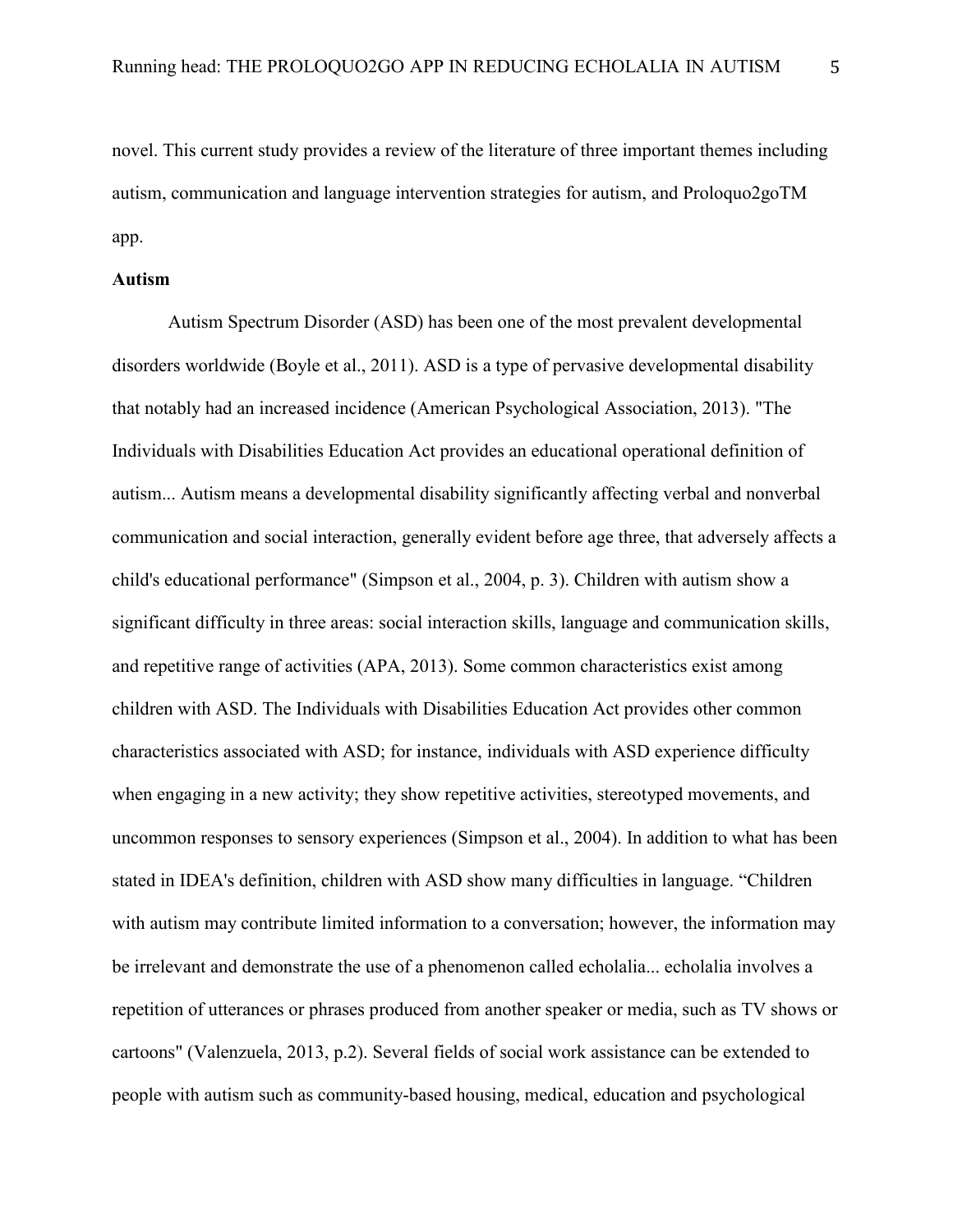services, and training and employment (National Association of Social Workers, 2006). Standardized criteria have been provided by the American Psychiatric Association (2013) as written on its Diagnostic and Statistical Manual, 5th Edition:

There are several phenomenological characteristics associated with autism, which are not included on the Diagnostic and Statistical Manual. These characteristics often differs from person to person but generally, individuals with autism may likely to have these associated characteristics: avoidance of eye contact, failure to show empathy, hypersensitivity to sensory stimuli, self–motivational behavior such as hand flapping, tremendous desire for similarity or routine, unique speech patterns or intonations, want for less sleep, and very limited diet (American Psychiatric Association, 2013).

In order to enhance communication with children with ASD, interventions must be done. Inability to communicate effectively with individuals with autism often results to challenging behaviors such as aggression and temper tantrums that affects their quality of life negatively and hampers the delivery of evidence-based interventions (Howlin et al., 2004).

## **Communication and Language Intervention Strategies for Autism**

Applied Behavior Analysis (ABA) language interventions produce significant achievements for children diagnosed with Autism Spectrum Disorder (Matson et al., 2012). The goal of the communication intervention approaches for ASD is to replace repetitive and unconventional difficulties with functional communication (Matson et al., 2012). Some research involves intervention strategies aimed to decrease echolalia in individuals with autism by using behavioral modification. Valentino et al. (2012) examined the effectiveness of the cues-pause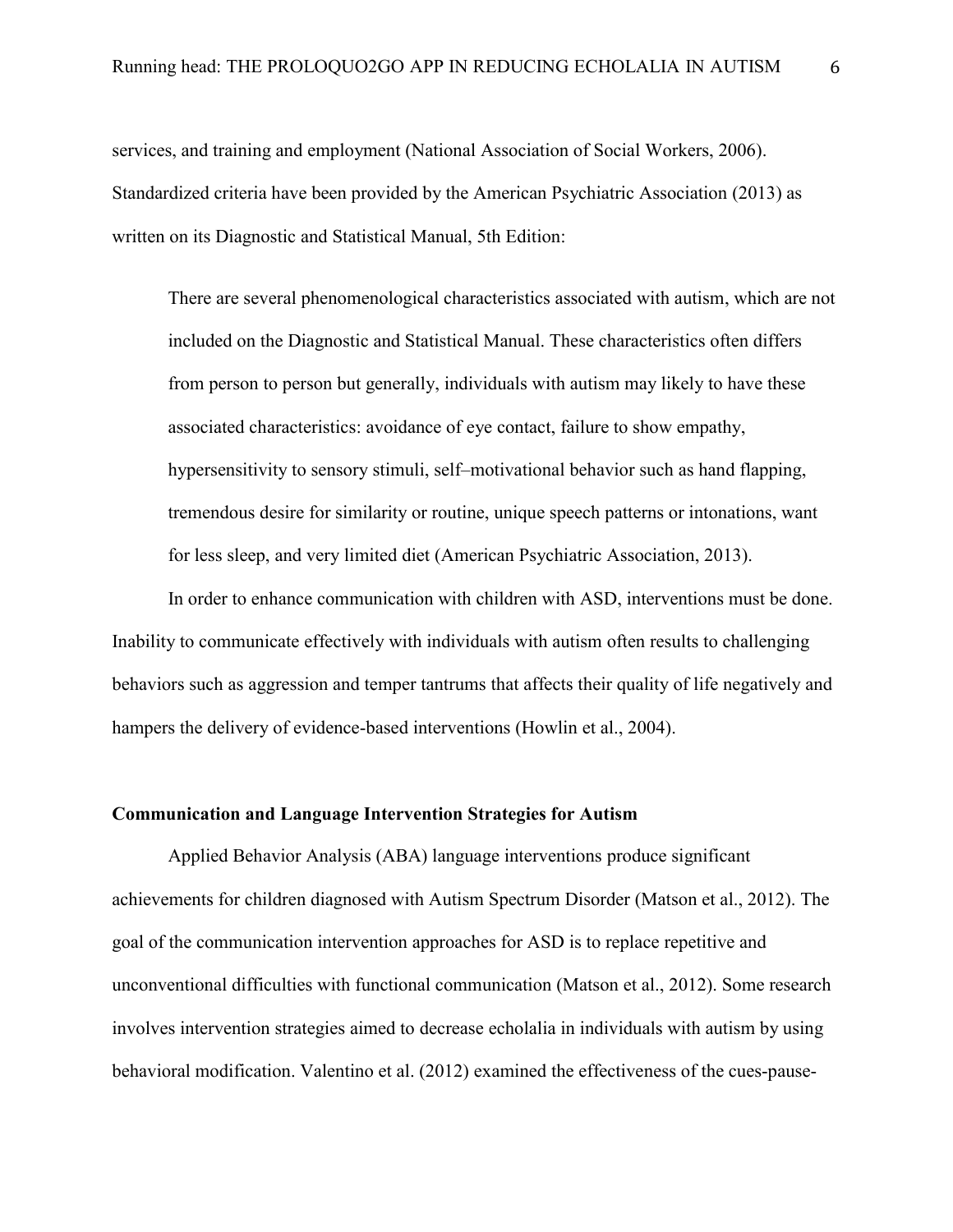point strategy to decrease echolalia and to improve correct responses from a three-year-old child with ASD. The results indicated a decrease on echolalia and increased correct responses. Foxx et al. (2014) also used the cues-pause-point language procedures with two children with autism who showed the use of immediate echolalia. These findings proved that this strategy can be effective in teaching autistic children with echolalia. Recent studies show that a variety of specific intervention techniques can be used for people with autism. For example, constant prompt delays were used to teach three boys aged four years old to respond to various questions (Ingvarsson & Hollobaugh, 2011). Simultaneous prompting is also used to teach three children with autism to respond to certain questions (Leaf, Sheldon, & Sherman, 2010). A similar method called most-to-least prompting was used by Axe & Sainato (2010) to teach preschoolers to follow instructions. In yet another study, asking three autistic teenage boys their response to request items, Murphy & Barnes– Holmes (2010) implemented a matching-to-sample task. All of these unique variations of prompting proved to be effective techniques to enhance communication between individuals with autism and individuals without ASD. Since this group of strategies was constantly studied and perfected by various researchers, these strategies provided the opportunity to put into place more prospectively helpful treatment options.

**Augmentative and Alternative Communication (AAC).** Augmentative and Alternative Communication systems are often used to increase efficient and effective communication with struggling autistic children. Augmentative and Alternative Communication systems include Picture Exchange Communication System (PECS), speech-generating devices, and symbolic language systems commonly known as sign language. The AAC seems to have the greatest effect on communication skills, but constructive impressions were also found on the children's behaviors, social skills, and spelling (Ganz et al., 2012). "Communication is the ability to relay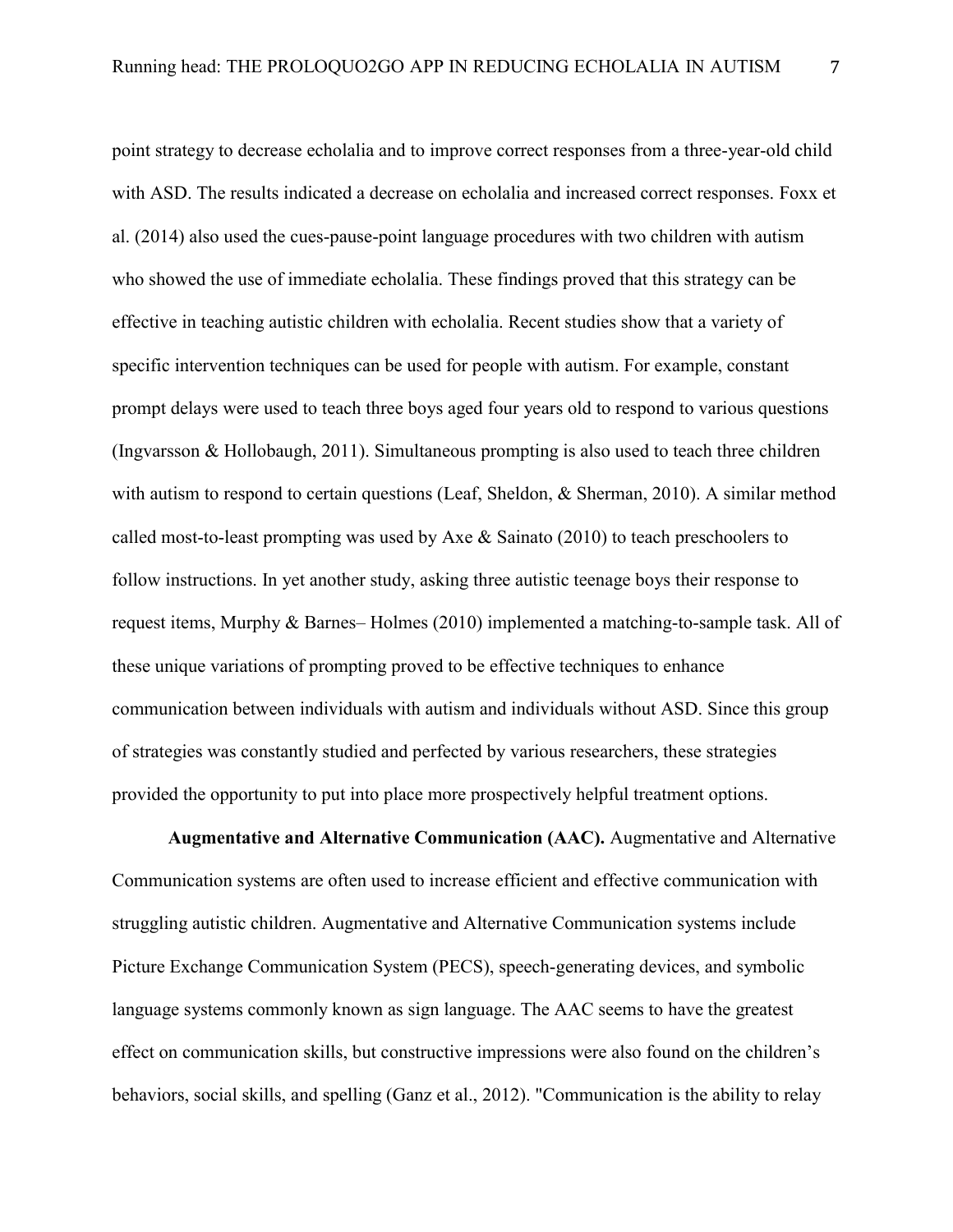information and thoughts using a reliable method of expression that produces a mutually understood message intentionally exchanged between two or more people" (Spears & Turner, 2011, p. 19).

**American Sign Language (ASL).** "American Sign Language (ASL) is a complete, complex language that employs signs made by moving the hands combined with facial expressions and postures of the body" ("National Institute on Deafness and Other Communication Disorders," 2014). Vision is the most useful tool of communication for ASL users when they use their hands and facial expressions to communicate with one another ("National Institute on Deafness and Other Communication Disorders," 2014). Since most children with ASD fail to speak and have limited or inarticulate language, it will be more effective to use ASL as a means of communication rather than talking with them verbally. In fact, a recent methodical review suggests that ASL can actually enhance communication for kids with autism (Wendt, 2009). Several researches compare ASL with speech-generating devices. Many of them discovered that ASL allows children with autism to learn how to request items using American Sign Language (ASL), Picture Exchange Communication Systems (PECS), or speech-generating devices. However, these children often learned to request at varying rates and degrees of proficiency within the three modes (van der Meer et al., 2012). In the same study in 2012, van der Meer's group has made a comparison on these three alternative and augmentative communication modes, employing four new children with developmental disabilities whose ages range from six to thirteen. These children were taught to make their request for the desired snacks or toys using ASL, PECS, and speech-generating devices. All of them were able to reach the acquisition criteria for PECS and speech-generating devices; only half of them achieved the acquisition criterion for ASL instruction.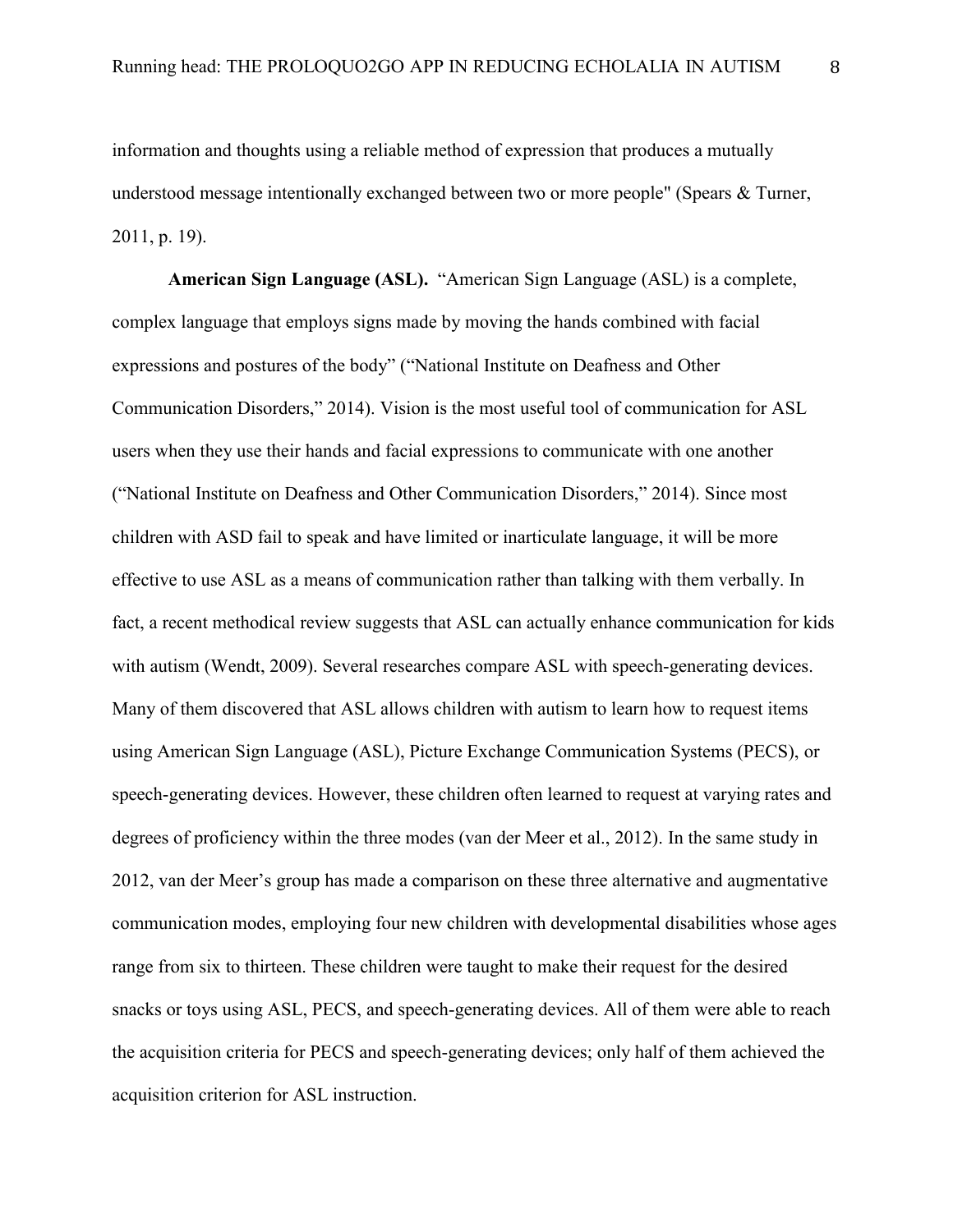**Picture Exchange Communication Systems (PECS).** Initial attempts in boosting communication skills of people with ASD began in a non-technological manner that utilizes pictures and symbols. This gives PECS its considerable momentum. This type of communication approach was more preferable because pictures are lasting and remain in the visual field for longer processing time. Many studies show the importance of PECS, showing that the use of this system will help to improve the functional aspects of communication and communication initiations in individuals with autism (Ganz et al., 2012). Although PECS has been a useful tool, several barriers should be improved upon such as the number of pictures needed as the child's base language grow and the time spent in creating and storing these laminated images. Furthermore, in using this approach, it will be difficult to sustain the increasing number of images. Teachers cannot keep track of these images and effectively supervise the progress of the child. Because of these concerns and issues of improving technological abilities, AAC has emerged to help tackle the communication challenges that most autistic people are experiencing (Shane et al., 2012).

**Speech-Generating Devices.** Speech-generating devices are being used dramatically as alternative and augmentative communication substitutes for individuals with developmental disabilities who have limited or no spoken language at all (van der Meer et al., 2012). The use of mobile technologies have offered several of potential benefits in enhancing communication that include an increased alertness and social acceptance of alternative and augmentative communication, better user empowerment in contacting alternative and augmentative communication solutions, increased approval of alternative and augmentative communication technologies, greater practicality and communicability, and greater distribution of alternative and augmentative communication research and development (McNaughton & Light, 2013).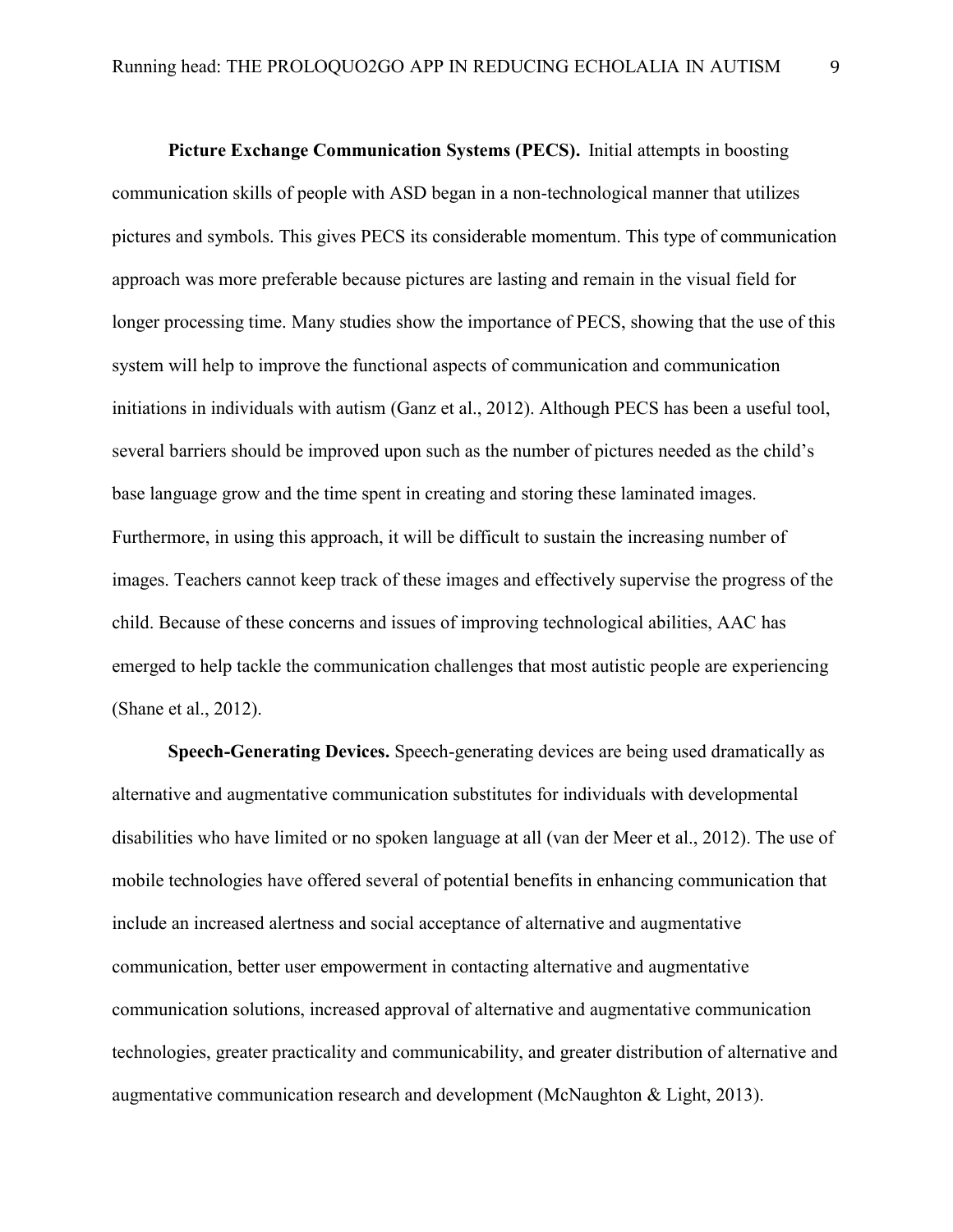Several studies cited forms of therapies available for people with ASD such as those which are computer–assisted that helps in social interaction teachings, enhancing communication, language and reading skills. The therapies also included video modeling that enhances the beginning of communication, response, and vocabulary (Krcek, 2015). ACC devices were designed to substitute printed pictures but were found to be too expensive and often difficult to encode or individualize which makes it inflexible to accommodate needs and denouncing (Shane et al., 2012). At present, many studies report an increase in language skills when AAC technologies were used by children who do not normally speaks (Ganz, et al., 2012). With the invention of iPads, tablets, and smart phones comes the applications which the purpose include playing an interactive game, watching films, and browsing the internet. Some of these applications were especially designed for people with autism such as ABA Therapy Images, All About Me, Augie AAC, Choice Board Maker, Communicating Basic Needs application and Proloquo2goTM (Krcek, 2015).

## **Proloquo2go TM**

Initial evidences suggest the value of applications in teaching new skills to people with ASD (Sennott & Bowker, 2009). Some of these strongest initial evidences are in support of the use of an app called Proloquo2GoTM which is a multi-lingual augmentative and alternative communication solution that is available on iPads or iPhones which helps people who have difficulty in speaking or cannot speak at all. It can be modified to suit the needs of a wide variety of users with changeable literacy levels. Featuring natural-sounding voices, speech is produced by tapping buttons with symbols or by typing, using the on-screen keyboard with word prediction (Krcek, 2015). Valenzuela (2013) has demonstrated that the use of an AAC device with Proloquo2go TM app for an eleven-year-old male diagnosed with autism can support the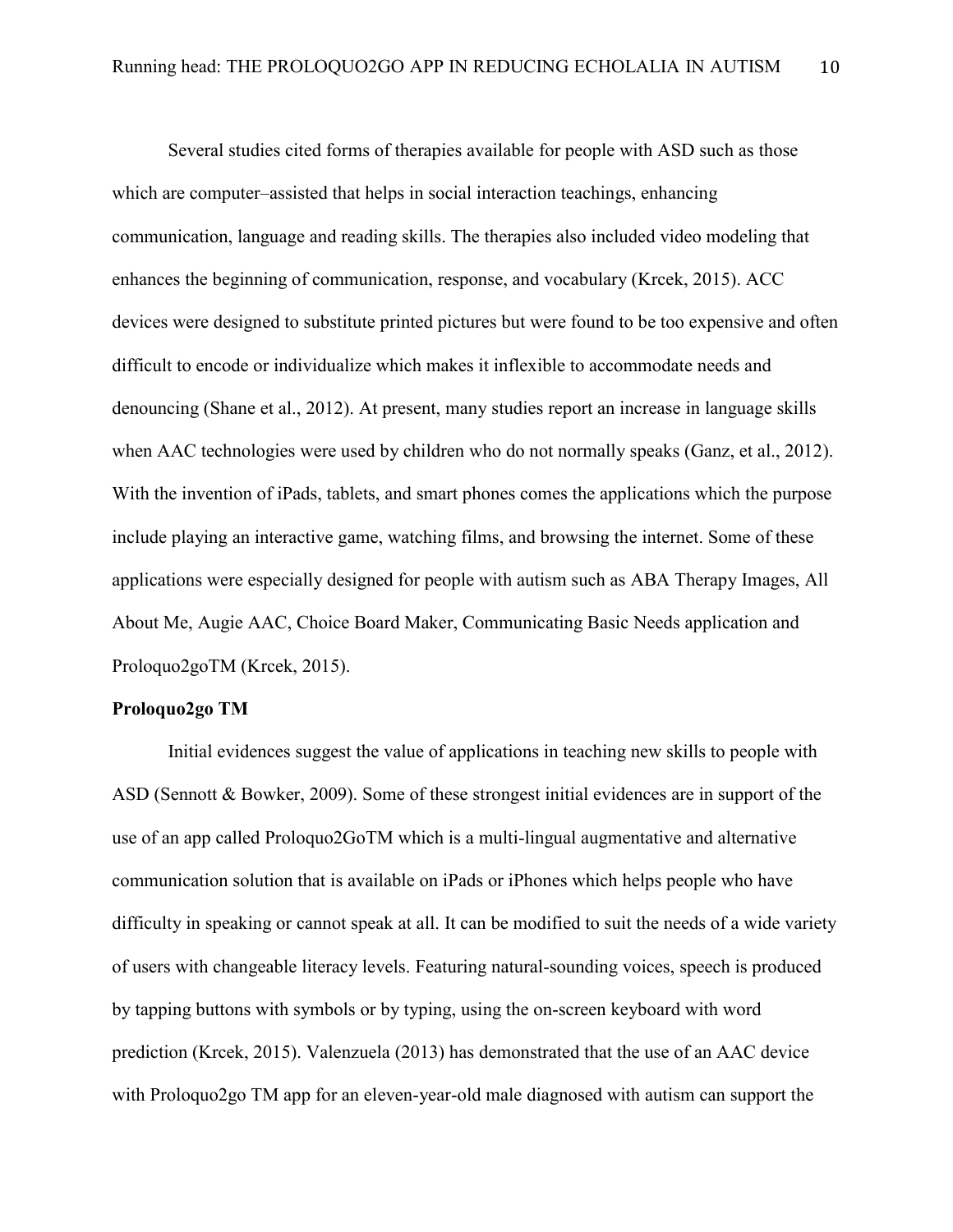reduction of echolalia. Several initial researches show the effectiveness of using Proloquo2Go TM on children and young people with ASD to boost communication. Sennott and Bowker (2009) have discovered that Proloquo2GoTM can be used with children who have been diagnosed with ASD in meeting their full daily communication needs, and they also identified Proloquo2GoTM in their "best practices" category for its use of symbols, visual supports, voice output, and ability to support inclusion. In a thesis, King (2011) established that Proloquo2Go TM can enhance the request selection for three children ages three to five with ASD as compared to the Picture Exchange Communication System (PECS). Yet in another thesis, Valenzuela (2013) had reviewed the impacts of a high-tech application Proloquo2Go TM and low-tech application ACC device on reducing echolalia in an eleven-year-old child with autism during an informal speech using a single-case broken treatment research design. The results supported the use of Proloquo2GoTM in reducing echolaliac sounds. Moreover, Duncan and Tan (2012) found evidence that supports the use of Proloquo2GoTM as a visual task manager for students with ASD. Roth (2013), as well, found evidence to support the use of the same application in enhancing communication and performance in physical education classes. Another study (Van der Meer et al., 2012) also verified the effectiveness of Proloquo2GoTM in helping autistic students to communicate in a classroom setting.

#### **METHOD**

## **Research Design**

The research design that the researcher used for the current study was a single-subject alternating research design to evaluate the use of a high-tech speech generating AAC device on echolalia. Taylor's (2015) study explained the single-case designs as follows: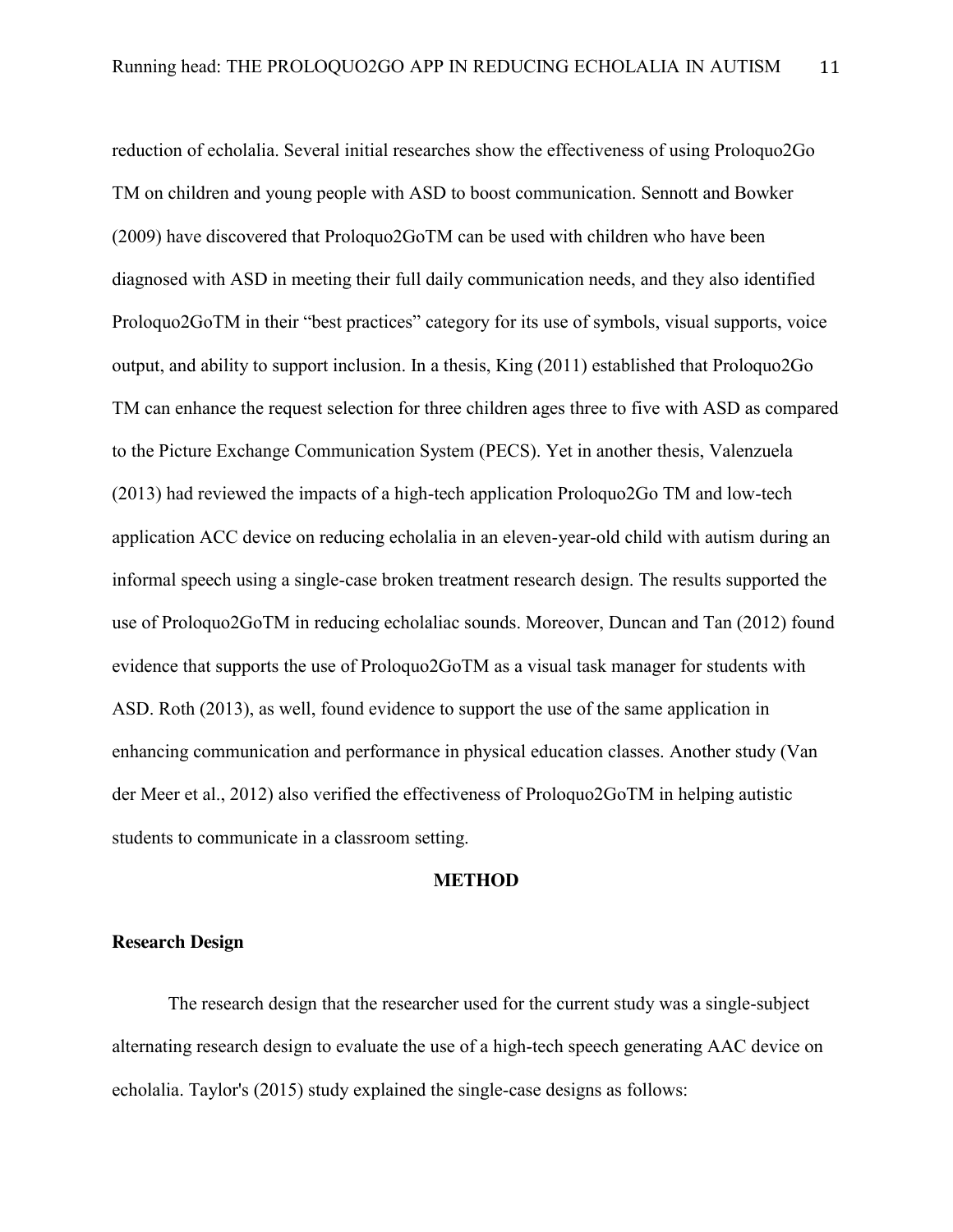Single-case designs are a family of research and evaluation designs characterized by the systematic repeated measurement of a client's outcome(s) at regular, frequent, predesignated intervals under different conditions (baseline and intervention), and the evaluation of outcomes over time and under different conditions in order to monitor client progress, identify intervention effects and, more generally, learn when, why, how, and the extent to which client change occurs (p. 37).

Because a single-subject design is often viewed as the most functional and effective design when measuring behavioral change, the researcher selected that particular design for this study. This study built upon previous research, but it provided a different setting with various choices of activities. During this study, there were two conditions. In the first condition, the conversational sample was achieved with the use of the AAC device. In the second condition, a conversational sample was be achieved without the use of the AAC device. The conditions counterbalanced each session to control for presentation effects.

# **Participant**

This was a classroom with four special education students. The focus of this study was with Peter. Peter was a verbal eleven-year-old male. He had been diagnosed with autism from the time he was three years old. During the course of this study, Peter was in the sixth-grade special education classroom in a local intermediate school of a small mid-western town, USA. The school's demographics included 63.2% Caucasian students, 20.6% Hispanic students, and 11.2% African American students. The school was counted as low-income, with 49.4% of the demographics eligible for free or reduced lunch. Peter received ABA therapy, occupational therapy, and speech/ language therapy for sixty minutes per week.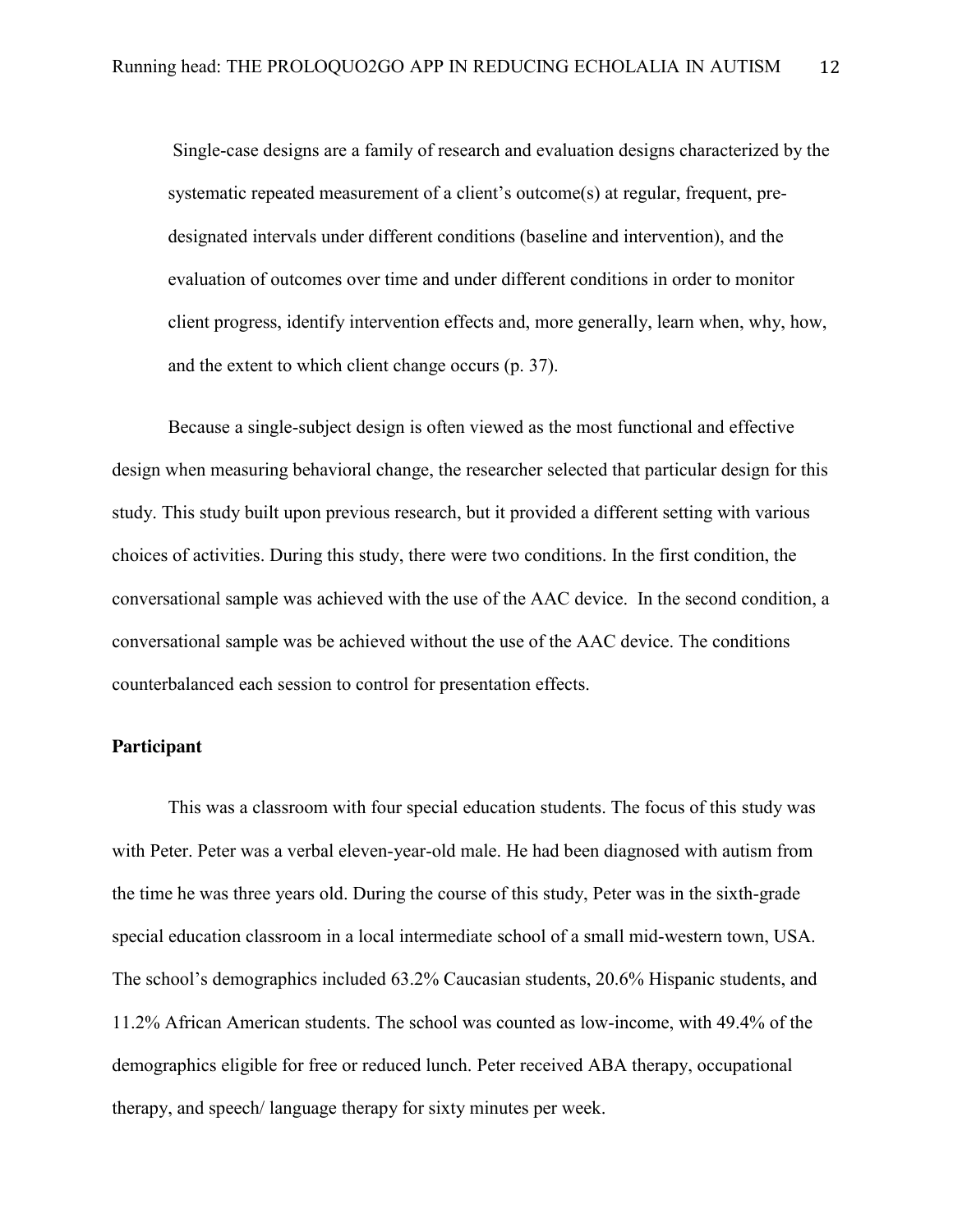Peter had excellent school attendance and always turned in completed homework. His handwriting was very neat. Peter listened and followed directions with one or two prompts when needed. Peter's voice, fluency, and articulation skills are within expectancy. Peter's receptive and expressive language skills were below expectancy for his ability as shown on the following standardized tests. Peter received an average score between 85-115 on the Preschool Language Scale-4 (PLS-4). Regarding each individual category, his scores included an Auditory Comprehension standard score of 67, an Expressive Communication standard score of 54, an Expressive One-Word Picture Vocabulary Test (EOWPVT) standard score of 71, and finally, a Receptive One Word Picture Vocabulary Test (ROWPVT) standard score of 75. His total language standard score was 56.

Peter usually used two-three word phrases to communicate, but he is capable of using a complete sentence with prompts. For the social interaction skills and proficiencies, Peter requires prompting to interact appropriately with staff and peers. Peter is participating in a social skills curriculum to increase social awareness.

The researcher chose Peter to be in this study because he had a prime problem with communication skills. As reported by his teacher, Peter demonstrated the use of echolalia, and he had limited verbal skills. Peter had a significant delay in his receptive and expressive language skills and social interaction skills when compared to age-matched peers. As reported by his speech therapist, the receptive and expressive language skills for Peter indicated a significant delay. When compared to age-matched peers, his receptive and expressive language skills level was around that of a four to five-year-old.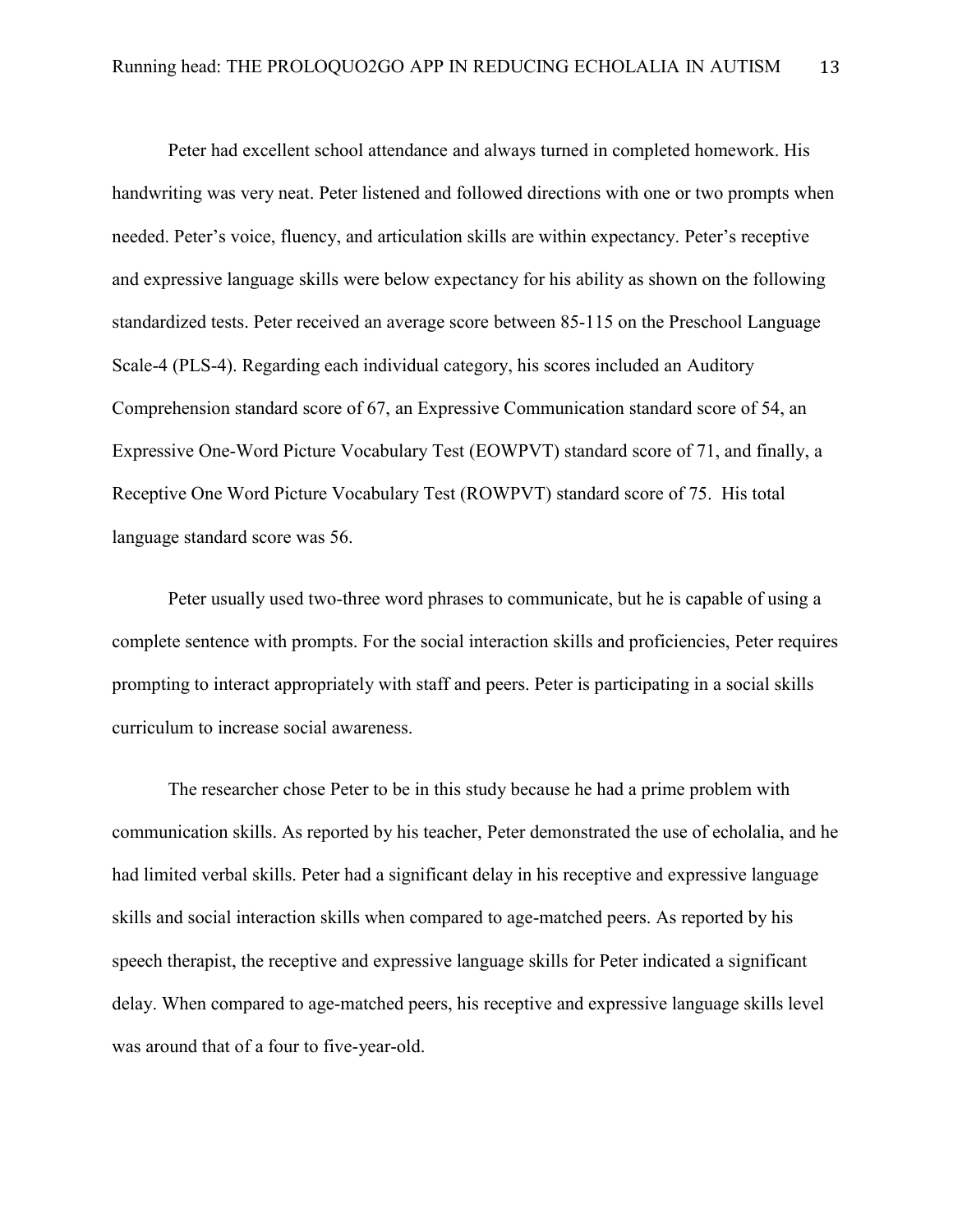#### **Procedures**

The researcher saw Peter twice a week for six weeks. The researcher visited Peter at his school, and sessions were held in his special education classroom area, with studies being conducted while sitting across a table from Peter. An iPad with the Proloquo2go application was used during the sessions in the AAC device condition. A data collection table was used to record every session. Each session took twenty minutes, and many activities were used. Those activities included educational videos from Dave and Ava such as Apples and Bananas, This Little Piggy, and Farm Animals Train, interactive games such as memory and matching games, and children's short stories such as Yummy Yummy story and What Is at the Zoo. It should be noted that before beginning any session, an iPad training was given to ensure that Peter could use the Proloquo2go app. During this training, the researcher asked Peter show-me questions to make sure that Peter could press and point to the vocabulary or picture in the iPad. Using minimal language, the researcher also spent twenty minutes playing several games with Peter because the student needed to be familiar with the researcher and the games.

The iPad was placed in front of Peter on the side where it was easily accessed for sessions that included the AAC device. The vocabulary on the iPad was assessed to ensure Peter could receptively identify the item. The researcher did this by asking the student "show me

\_\_\_\_" for the basic vocabulary.

Each session was conducted as follows. The researcher organized and conducted each activity. In the AAC condition, Peter was given the short vocabulary assessment, and after that, the activity began. Note, in regards to the presence of the AAC device, Peter was given the device intermittently throughout the activities. In the Non-AAC condition, the activity began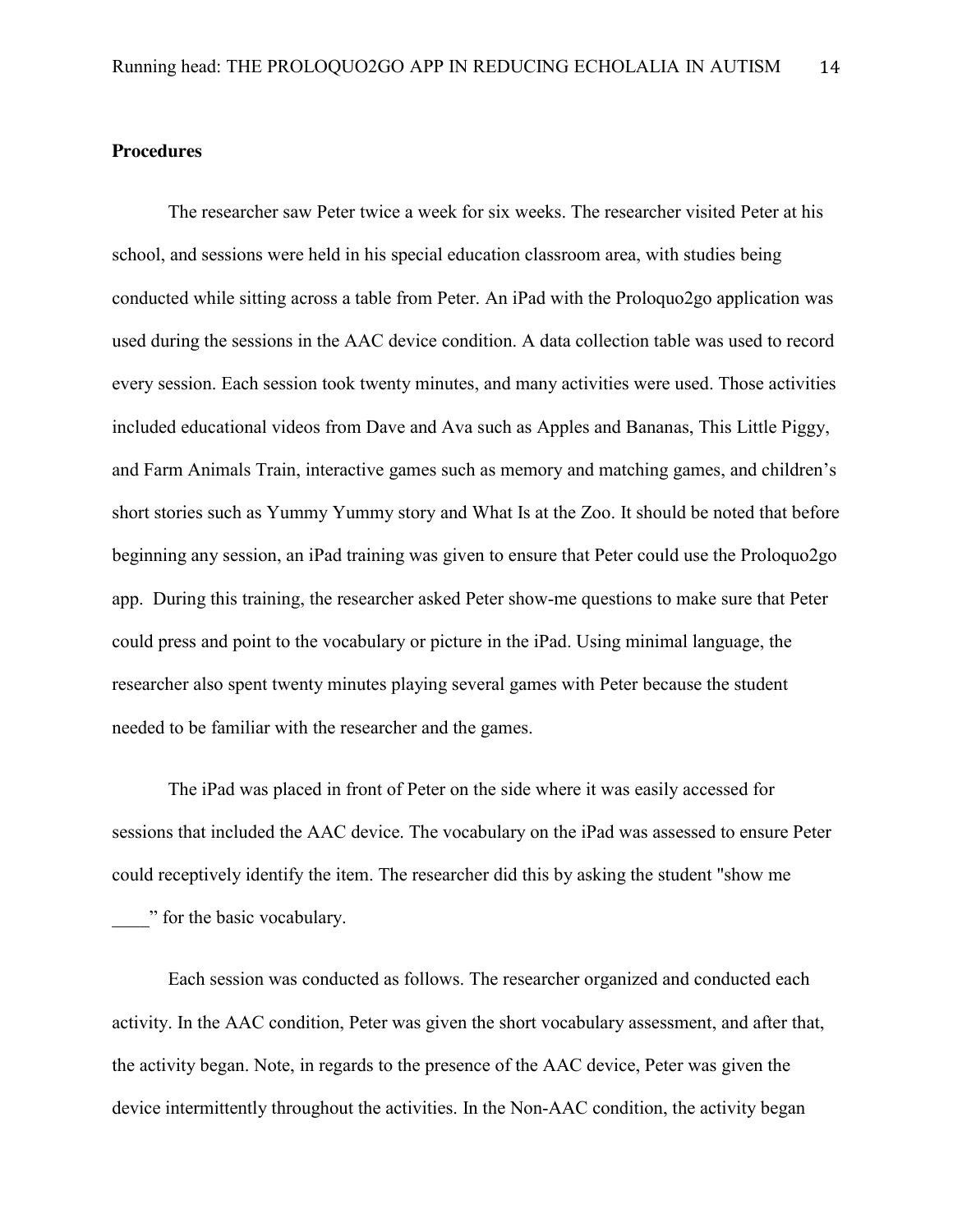without any instruction.

The short video and short story was presented to the student before obtaining the conversational sample. The conversational sample was obtained during the time that the researcher was playing the game with Peter. Before each session, the researcher prepared two activities. Each set of activities included two similar activities, and the two sets were completed in each session.

The iPad with the Proloquo2go app was programmed to include vocabulary for one of the activities in each set. Pictures corresponding to the word were included with the icon. Examples of vocabulary included for the activities are listed below.

Short story:

Vocabulary from *Yummy, Yummy* children's storybook: Popcorn, Pizza, Jam, Apple, Banana.

Vocabulary from *What Is at the Zoo?* children's storybook: Bear, Monkey, Elephants, Giraffe, Lion

During the current study, a token economy system was used as a motivational and behavior management technique. The token economy system was used during the intervention sessions because the student demonstrates learning and behavioral challenges. The purpose to use this technique was to help to reduce the boredom or satiation for the student due to the availability of secondary reinforcers (stars), and this technique is easy to administer with the use of immediate or frequent reinforcement. For Peter, the token economy involved the awarding of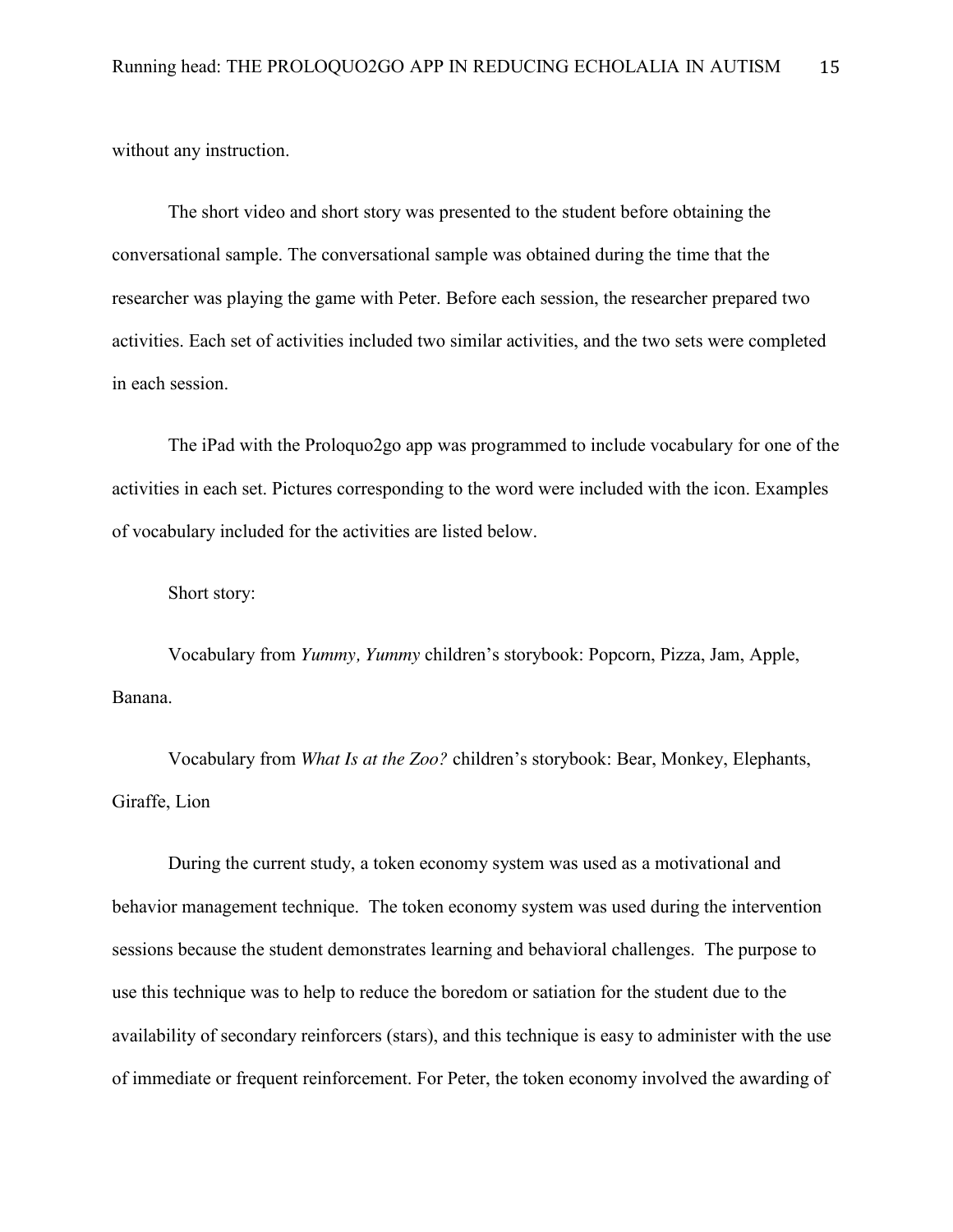a reinforcer, an element which is desirable to the student. In Peter's case, it is a cheese ball. Peter periodically exchanged the stars for reinforcers, so the reward (cheese ball) motivated Peter to do whatever is necessary to earn it. Peter earned stars for listening to the story, answering the questions and engaging in the activities.

#### **Data Collection**

Data was collected on the number of echolalic utterances and the antecedent, behavior, and consequences when he exhibited echolalic utterances during the baseline, also during the intervention phases, and after the intervention phases were complete. Echolalia was defined as, "When children with ASD start talking, they often begin by imitating what others say, either just after they say it (immediate echolalia), or as a "script" they repeat later (delayed echolalia). Often this talk appears self-directed and is not used for communicative purposes" (Paul & Norbury, 2012, p. 268). During the baseline and after the intervention phases, data was collected using an Antecedent, Behavior, Consequences (ABC) Observation Form (see Appendix A). This method involves recording the environmental variables related to the echolalia. When the echolalic utterances occur, the observer records the target behavior, the antecedent (event that immediately preceded the behavior), and the consequence (event that immediately followed the behavior). The researcher used this method during the baseline and after the intervention phases were complete to identify information regarding the possible function of the target behavior echolalia. In this study, the dependent measure was the number of echolalic utterances from each conversational sample. The researcher calculated the percentage of echolalic utterances by counting the total number of utterances and the total number of echolalic utterances (total number of echolalic utterances/ total number of utterances X 100). The researcher recorded the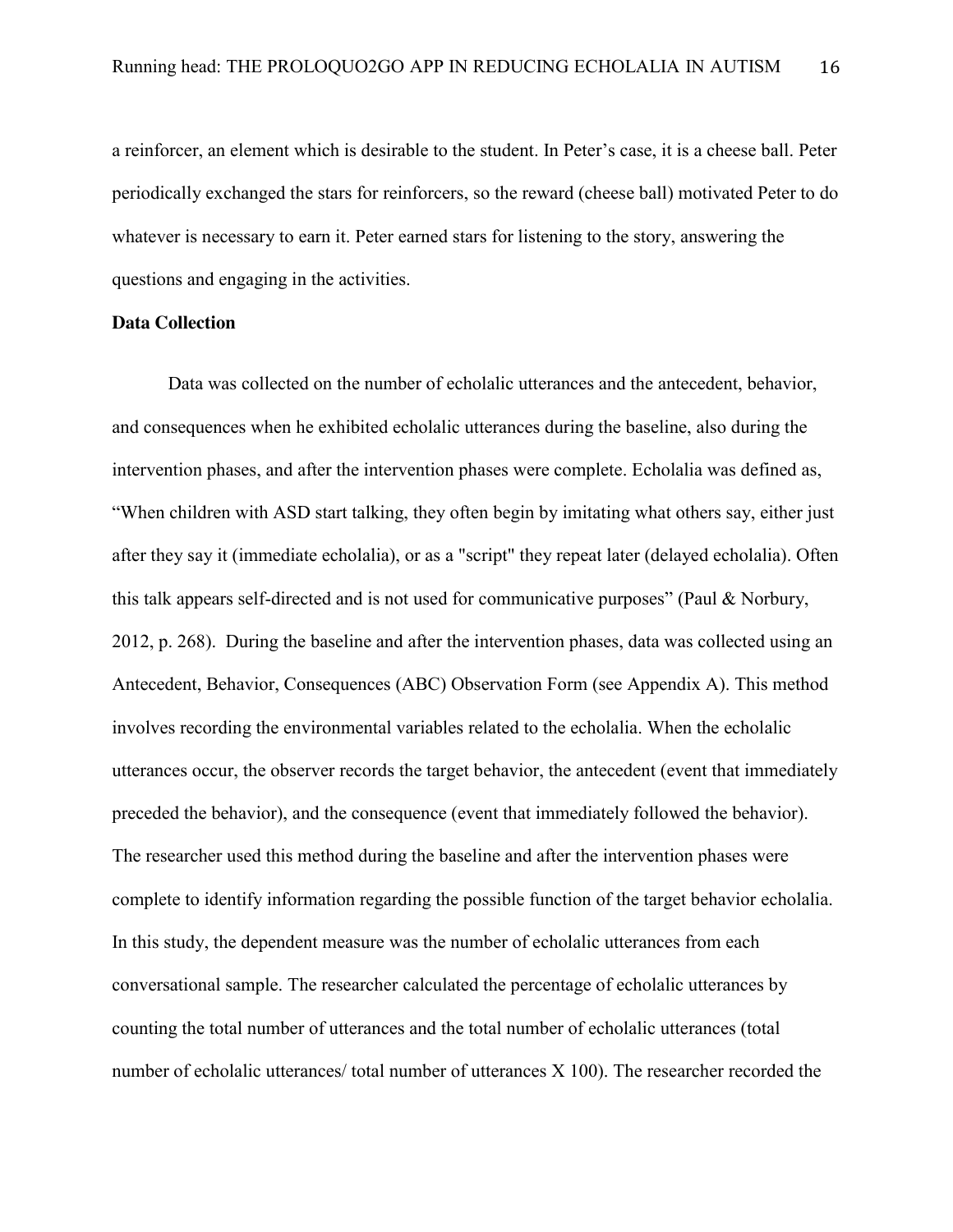results on the Echolalic Utterances Data Collection Table (See Appendix B). This table is a direct observation tool and an interval recording method that helped the researcher to record both the number of utterances and the number of echolalic utterances that occurred in specific time periods. The time was listed on the grid and divided into 10-minute periods. The researcher recorded the exact number of utterances and the echolalic utterances into the cells to provide more detailed information. Finally, an interview with the cooperating teacher was used to gain more knowledge on the student's language and his behavior (See Appendix C).

#### **Data Analysis**

Data was examined using an observation of behavior analyzed for antecedent, behavior and consequences, the number of echolalic utterances, and an interview with the cooperating teacher to triangulate the behavior analysis and the frequency data on echolalic utterances.

The observation of behavior analysis was collected for the antecedent, behavior, consequence. The observation data was analyzed by looking for three common themes across the target behavior, including a certain time of day, the activity occurring, and the antecedent observed. The ABC observation chart was used during the baseline and after the intervention sessions were complete in order to identify information regarding the possible function of the target behavior "Echolalia."

The number of echolaic utterances was analyzed for the mean of how many utterances occurred on a conversational sample. The researcher looked at how the percentage of echolalic utterances decreased the more the student used the Proloquo2go app intervention. In this study, the dependent measure was the percentage of echolalic utterances from each conversational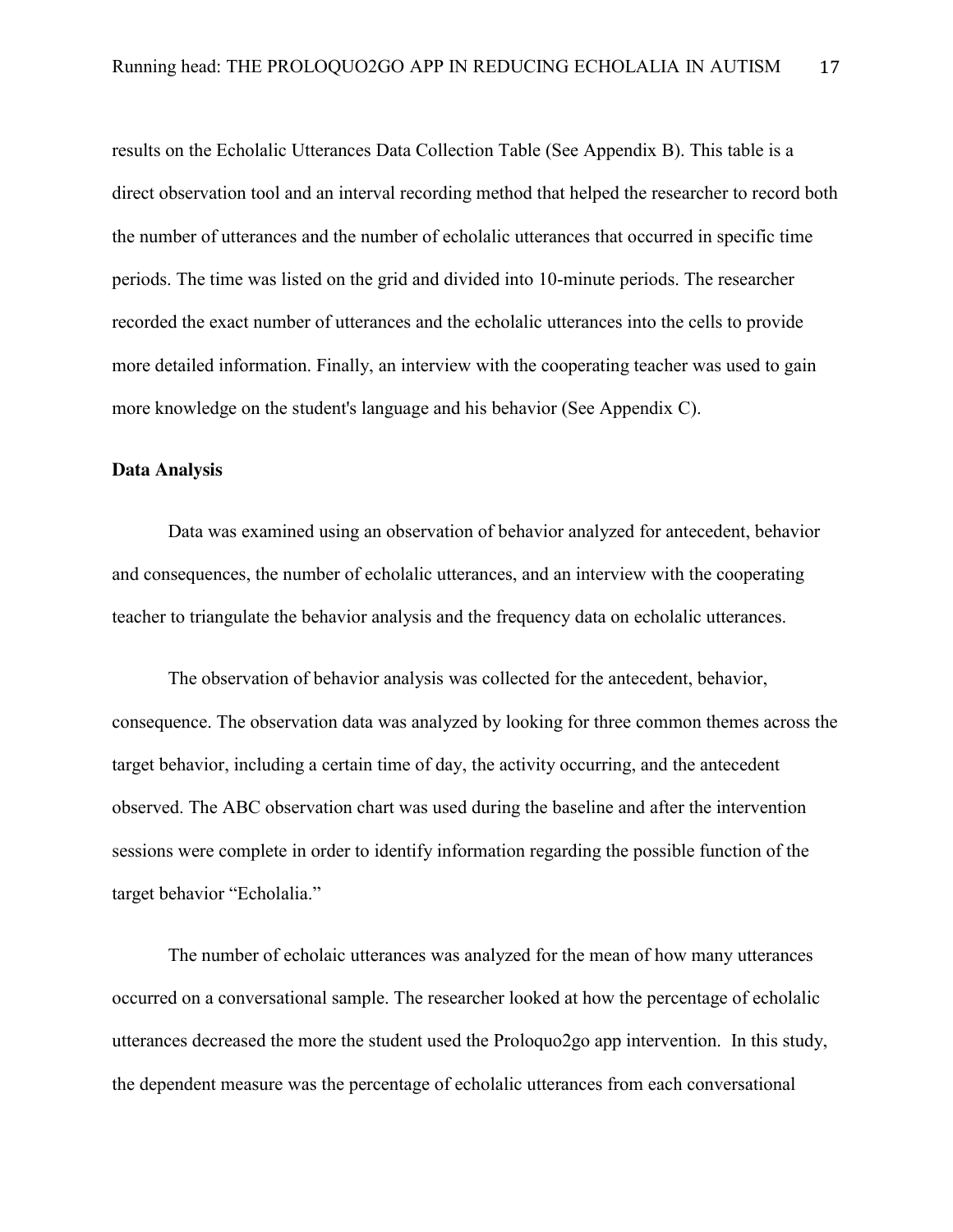sample. The echolalic utterances data was evaluated by measuring the frequency counts. The researcher was able to calculate the percentage of echolalic utterances by counting the total number of utterances and the total number of echolalic utterances (total number of echolalic utterances/ total number of utterances X 100).



During the last step, the researcher interviewed the cooperating teacher to gain more knowledge on the student's language level and to determine the student's language needs.

#### **RESULTS**

The question this study investigated was how does the high-tech speech-generating device Proloquo2GoTM app reduce echolalia utterances for children with an Autism Spectrum Disorder? The results proved the researcher's hypothesis that if the student uses a high-tech speech-generating device such as the Proloquo2GoTM app, then his echolalic utterances will reduce. During the data collection, I measured the frequency of Peter's echolalic utterances. The student used both immediate echolalic phrases and delayed echolalic phrases. Some of the communicative functions of echolalia used by Peter were turn-taking, "yes" answer, providing information and directive as described by Paul & Norbury in 2012. After examining data using an observation of behavior analyzed for three areas involving antecedent, behavior, and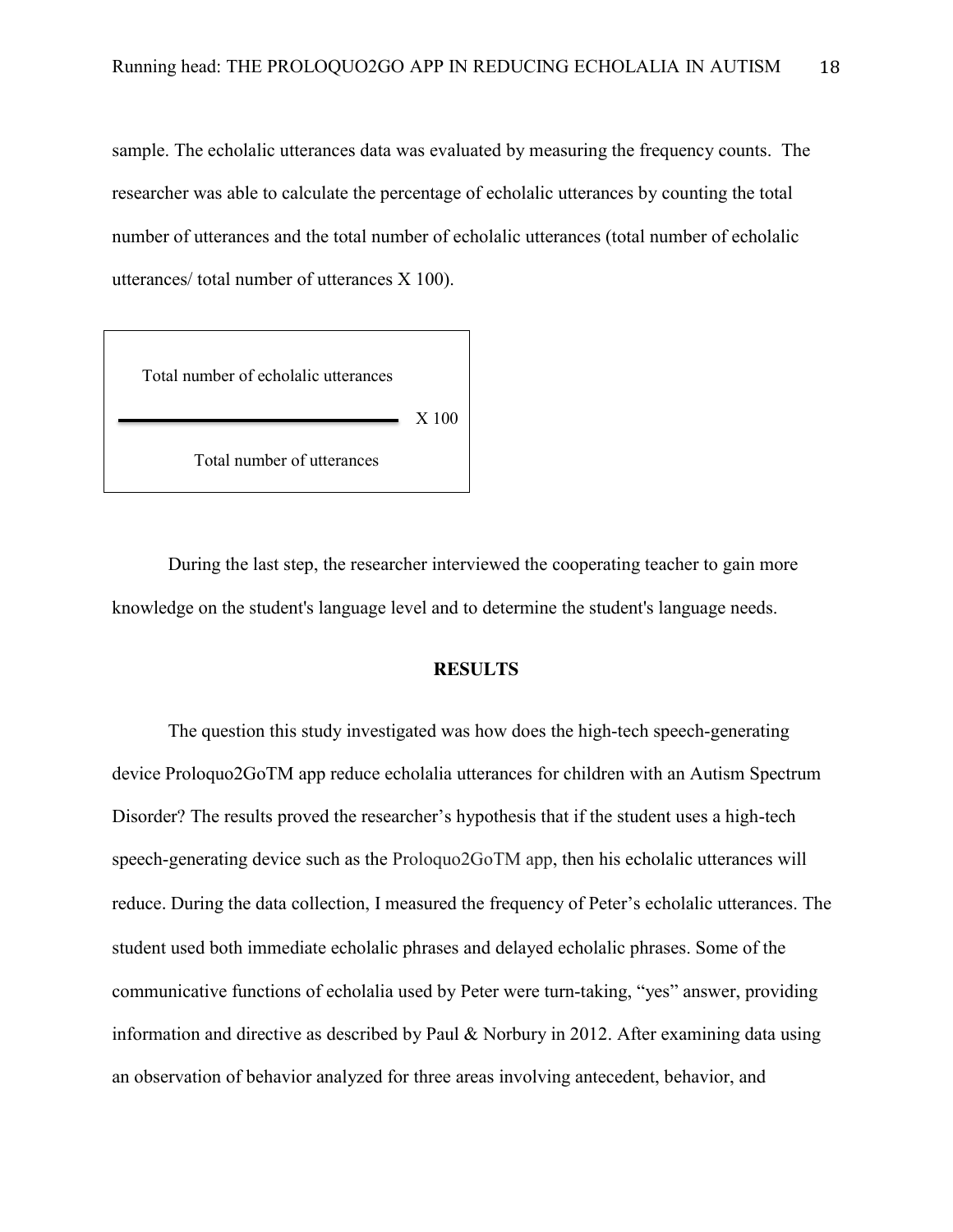consequences, the researcher found that there were certain times that the rate of echolalic utterances by the student became high. Some of these times included instances when the student was upset, bored, excited, stressed out, or when he was disturbed by other students' noise. From this data, the researcher also found that sometimes when the teacher asked Peter to end an activity, the student responded by using echolalic utterances. Other times, Peter began echolalic utterances randomly and without any prompt or reason. The echolalia was demonstrated by the student throughout the day at various times. The following is an example of ABC observation form as shown in Table 1.

| Antecedent                                                                                                                                                                                        | Behavior                                                                                                                                                                                       | Consequences                                                                                                                                                      |
|---------------------------------------------------------------------------------------------------------------------------------------------------------------------------------------------------|------------------------------------------------------------------------------------------------------------------------------------------------------------------------------------------------|-------------------------------------------------------------------------------------------------------------------------------------------------------------------|
| During the APA time for<br>Peter, when one other student<br>began screaming and making<br>some aggressive and self-<br>injurious behaviors.                                                       | Peter feels upset and he moves<br>from his chair<br>Then Peter says, "Stop doing"<br>that! Stop doing that! Do you<br>want blue smile?" (Echoed<br>from another teacher's<br>previous remark). | The teacher asks Peter to stay<br>in his chair and tells him it is<br>not nice to say that. Then the<br>teacher tries to control the<br>other student's behavior. |
| At the end of the rewards<br>time, while Peter is enjoying<br>watching Dave and Ava<br>videos by the iPad, the teacher<br>asks Peter to return the iPad<br>back and says it is time for<br>lunch. | Peter smiles and feels excited.<br>Peter says, "It is time for<br>lunch, it's time for lunch."<br>(Echoed from teacher's<br>previous remark).                                                  | Peter takes the iPad back to<br>the box and gets ready for the<br>lunch time.                                                                                     |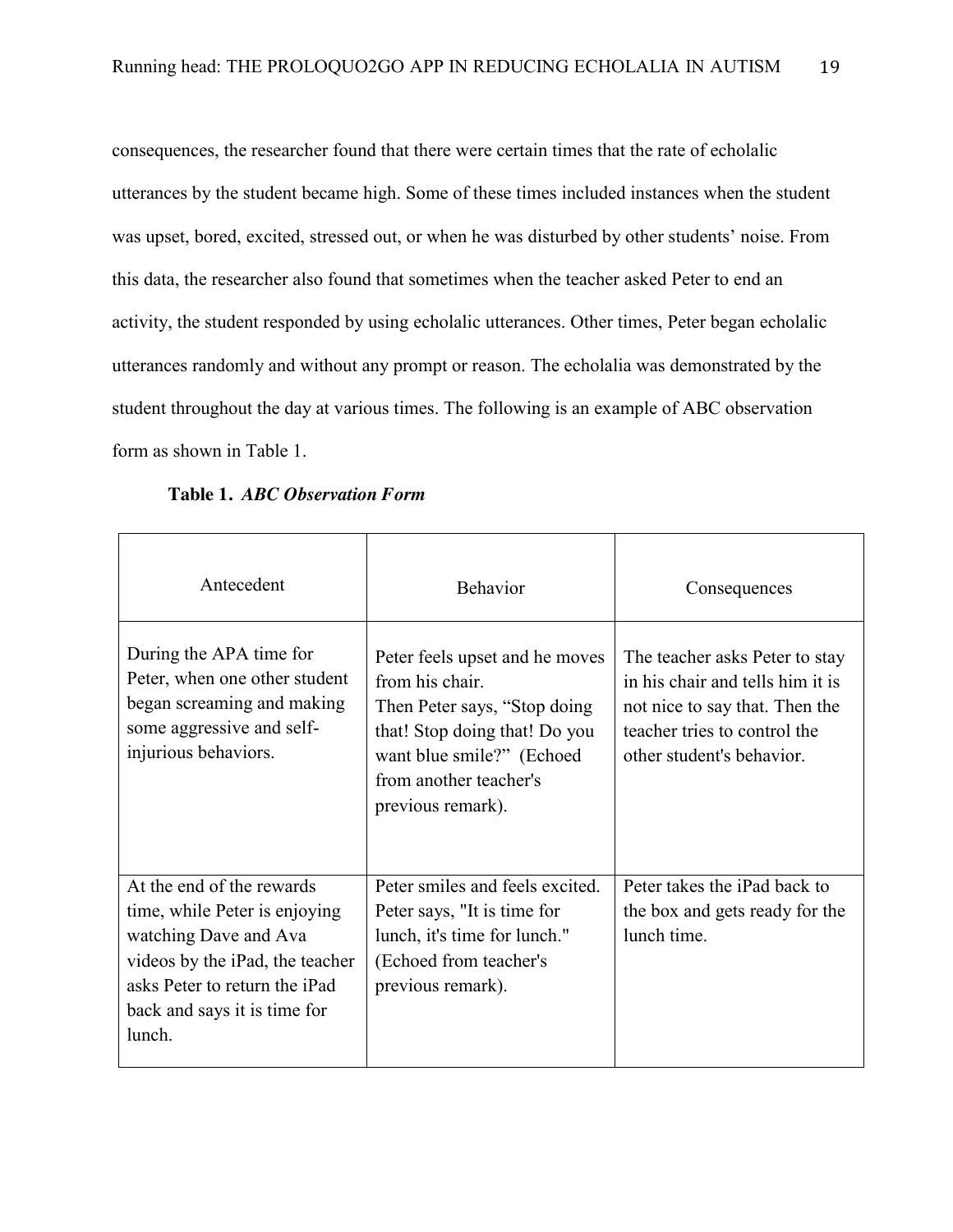Here the researcher provided the following examples of echolalic utterances produced by Peter during the conversation samples.

Researcher: What did you see at the zoo?

Peter: Zoo?

Researcher: Did you see the elephants?

Peter: Did you see the elephants?





Generally, the results indicated a decrease of echolalic utterances presented by Peter in the sessions with the ACC condition. The baseline data results collected are documented in the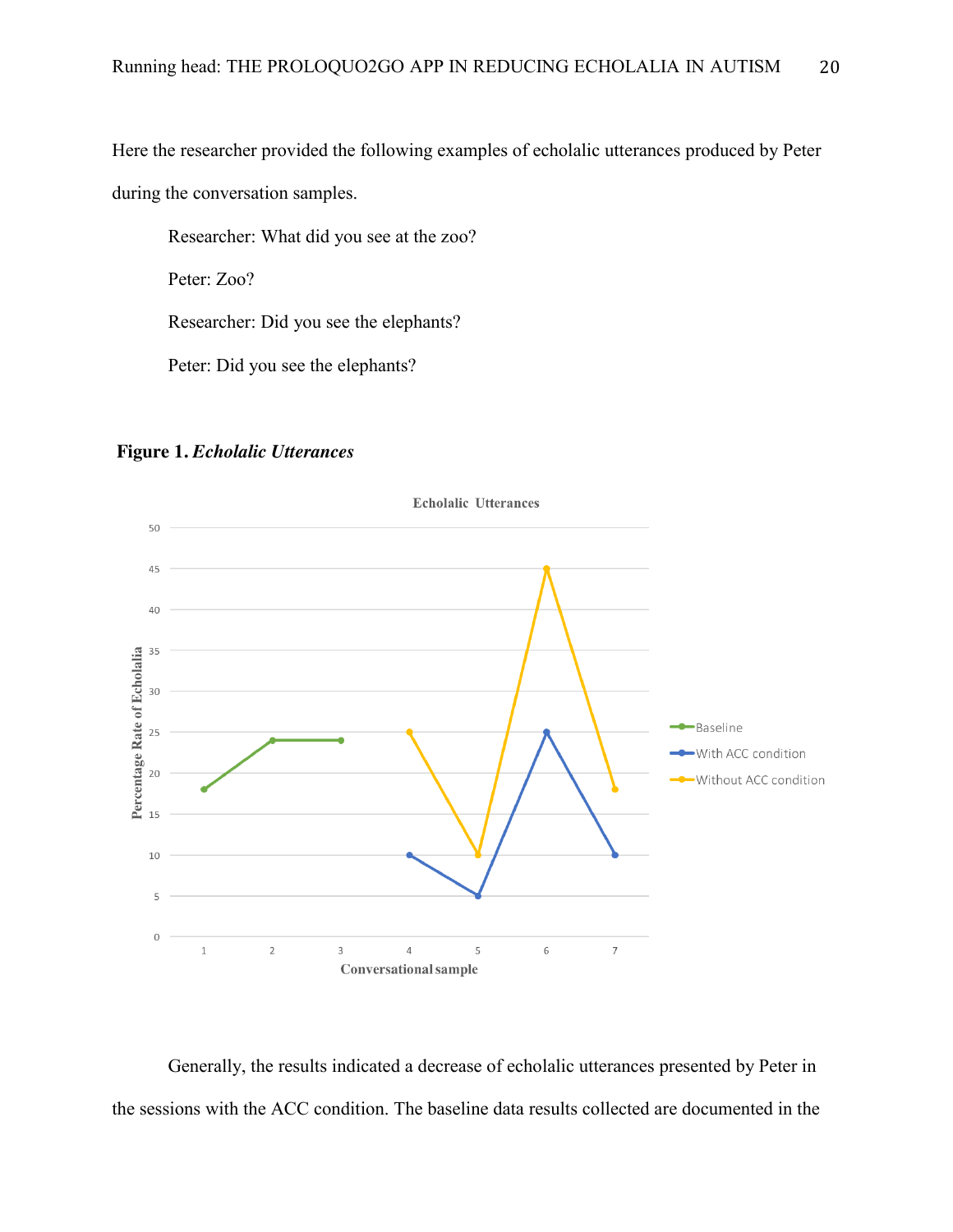first three conversational samples (see Figure 1). During sample one, while Peter was shown a children's story, he produced 33 utterances in total with six echolalic utterances, which was calculated to 18%. For sample two, while playing a game, Peter produced a total of 25 utterances with six echolalic utterances, which was calculated to 24%. For sample three, also while playing a game, Peter produced 33 utterances with eight echolalic utterances, which was calculated to 24%. (see Figure 1). The baseline samples one to three demonstrate Peter's preintervention rate of utterances with an average of 32% of the time.

For sample four, an educational video from Dave and Ava was used. When given the AAC intervention, Peter produced 20 utterances with two echolalic utterances, which was calculated to 10%. In another session working with Peter using a Dave and Anna video, the AAC intervention was not used. In this session, Peter produced an overall total of 67 utterances with 17 echolalic utterances, which was calculated to 25%. Clearly, when Peter was given the AAC intervention, his number of echolalic utterances dropped significantly.

For sample five, a children's book was read to Peter. Using the AAC intervention, Peter produced an overall of 41 utterances with only two echolalic utterances, which was calculated to 5%. In another session, a different children's book was read to Peter but with no AAC intervention. Peter produced an a total of 20 utterances with only two echolalic utterances, which was calculated to 10%. In this sample, when Peter was given the AAC intervention, he produced fewer echolalic utterances.

For sample six, a different educational video from Dave and Ava was used. When given the AAC intervention, Peter produced a total of 68 utterances with 17 echolalic utterances, which was calculated to 25%. In another session working with Peter using a Dave and Anna video, the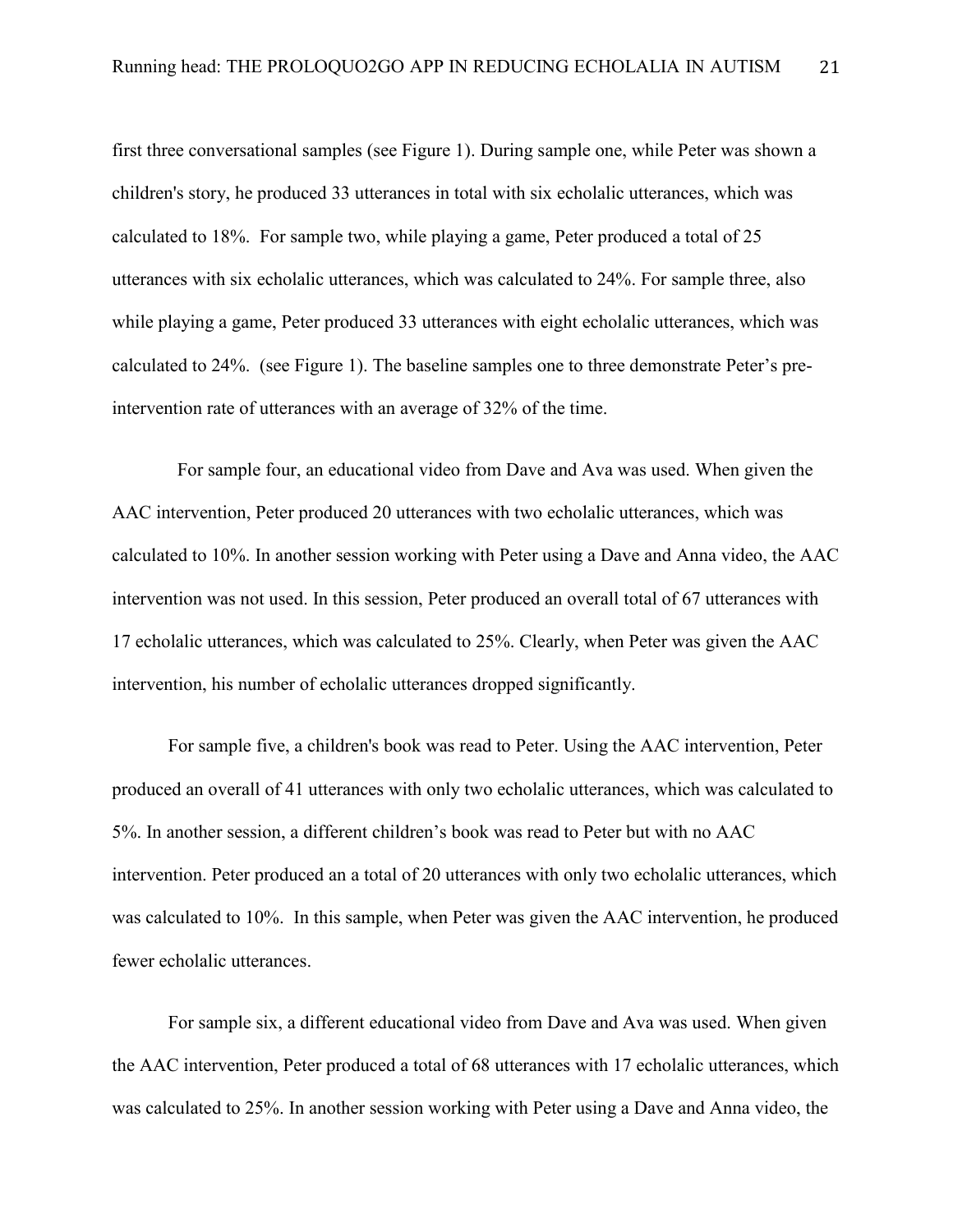AAC intervention was not used. Peter produced a total of 62 utterances with 28 echolalic utterances, which was calculated to 45%. In this sample, when Peter was given the AAC intervention, his number of echolalic utterances decreased, showing much better results.

For sample seven, a children's book was read to Peter. When given the AAC intervention,, Peter produced a total of 20 utterances with two echolalic utterances, which was calculated to 10%. In another session, a different children's book was read to Peter but with no AAC intervention. Peter produced a total of 43 utterances with eight echolalic utterances, which was calculated to 18%. In this sample, when Peter was given the AAC intervention, there was a noted decrease in his number of echolalic utterances.

This finding is consistent with the researcher's results of the interview with the student's teacher and the results of the observation of behavior analyzed for the three areas of antecedent, behavior, and consequences. All data supports the same results.

In summary, it was observed that there was a higher percentage rate of echolalia produced by Peter in sessions without the AAC intervention when compared to sessions with AAC intervention (see Figure 1). Therefore, it was noted that there was a decrease in echolalic utterances produced by Peter during activities with the AAC intervention. Furthermore, these results remain consistent with findings by Valenzuela (2013), proving that the use of AAC device with the Proloquo2go TM app for an eleven-year-old male with autism can reduce utterances of echolalia.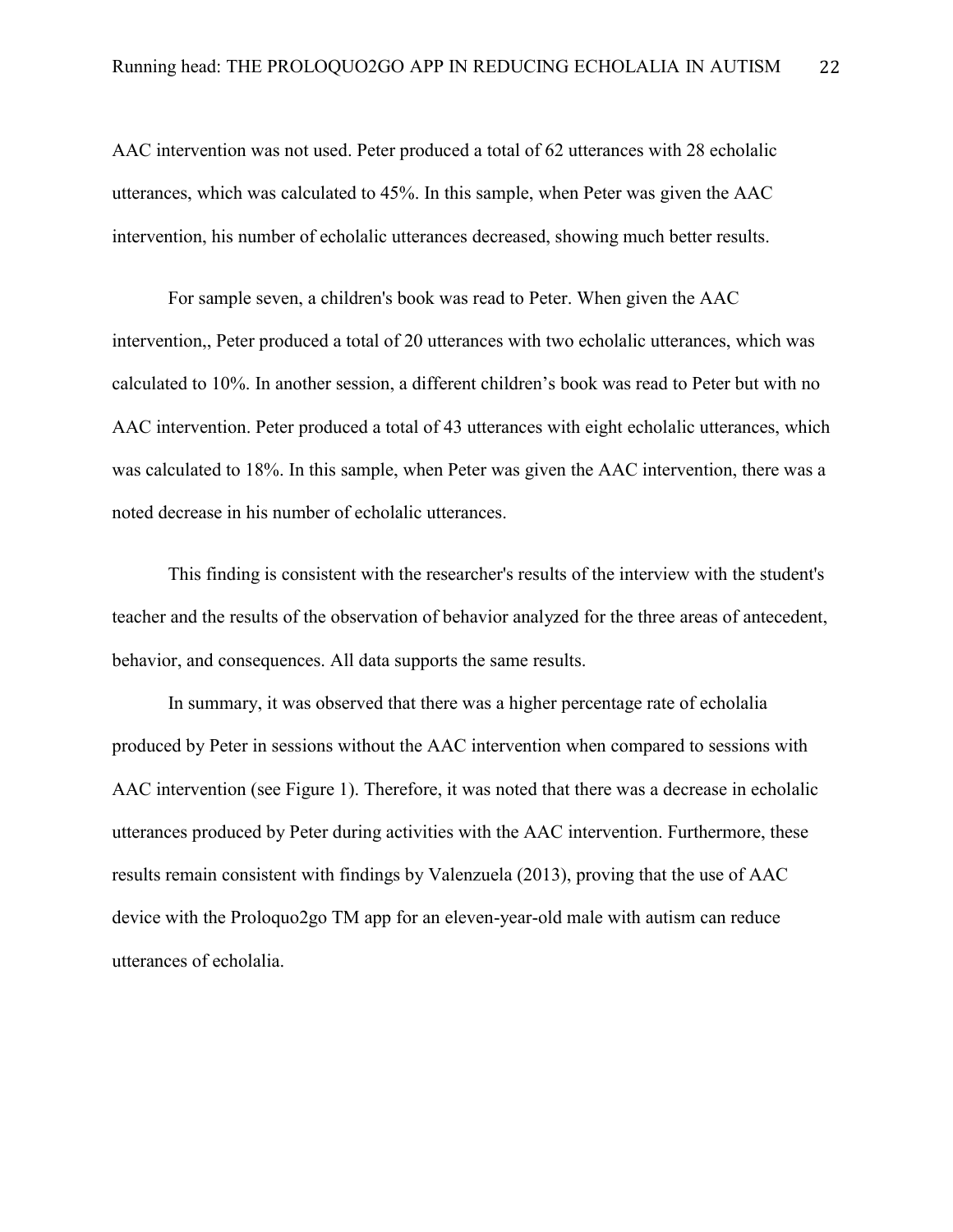#### **DISCUSSION**

According to the data collected, it is evident from the study that the echolalic utterances produced by the student decreased during activities with the AAC intervention. I have learned that if the student uses the Proloquo2GoTM app to communicate or for an academic task, it would help to reduce the echolalic utterances produced by the student.

An interview with his teacher disclosed that Peter was diagnosed with autism when he was three years old. The student was able to talk using short and specific sentences. As reported by his teacher, "I can have a dialogue with Peter involving functional conversation. For example, when the student wants to go to the bathroom, he can ask using a simple sentence." The researcher observed that the student says the same thing several times and in the same way, even with the same inflection in his voice. As mentioned by his teacher, Peter says phrases he heard someone else say exactly the same way it was spoken, and Peter imitates phrases spoken by someone on the television, sometimes immediately but, sometimes not immediately after listening to it. On occasion, the repetition of the phrases by Peter occurs for no apparent reason in a random way, and at times the repetition is appropriate. Sometimes, the repetition of phrases occurs by Peter in ordinary moments. As the teacher noted, sometimes if the student feels upset, he says, "Go home, go home." The student's repetition (echolalia) happens several times throughout the day.

It was observed by the researcher that Peter was distracted and he was losing interest when the children's story activity was implemented. Peter needed multiple reinforcements to remain on task. As noted, the percentage rate for the children's story activity with the AAC was 5%, and the percentage rate for the children's story activities without the AAC was 10%. Based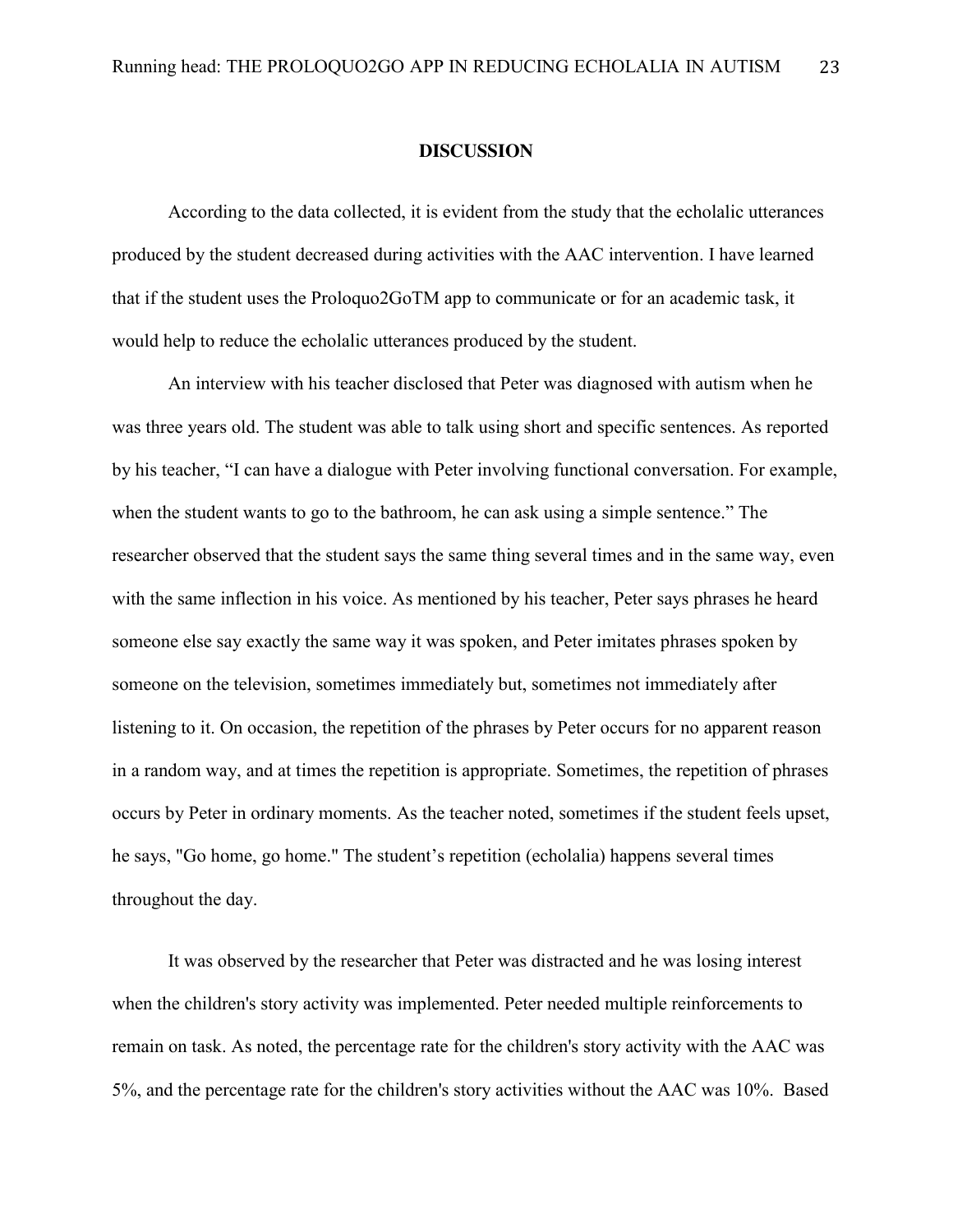on the researcher's personal judgment, these percentages may suggest that the iPad device with the Proloquo2go app might not aid in decreasing echolalic utterances, and the reduction of percentages could be due to Peter's lack of interest for the story.

Some limitations need to be considered. First of all, this study was conducted using a single-subject research design and involved just one participant. One student individually representing a range of individuals with autism makes it difficult to generalize these findings. In addition, during the current study, the token economy system was used. The researcher has a concern that the student was using the app and engaging in the activity to earn the reinforcer, the reward incentive. This may have had an impact on the results. Furthermore, providing the Proloquo2GoTM app and augmentative and alternative communication devices such as iPad could be difficult for some families or teachers because of the cost.

In the observation notes, it was observed that during the transition times Peter used more echolalic utterances because he was stressed out or felt bored. Also, the times when the researcher would see Peter by himself when the teachers were busy, Peter became bored and his behavior would escalate and get worse. For future research, if I could do this intervention with Peter again, I think I would not only implement the proloquo2go app when I do academic tasks with him, but I would also implement the proloquo2go app with Peter during transition time. Furthermore, future research should involve more participants to generalize and represent other individuals with autism.

In conclusion, by teaching the student to use the iPad with the proloquo2go app, I believe it would facilitate and enhance Peter's communication skills. Through my experience of using the proloquo2go app with Peter, it is my belief that if the student continues to use the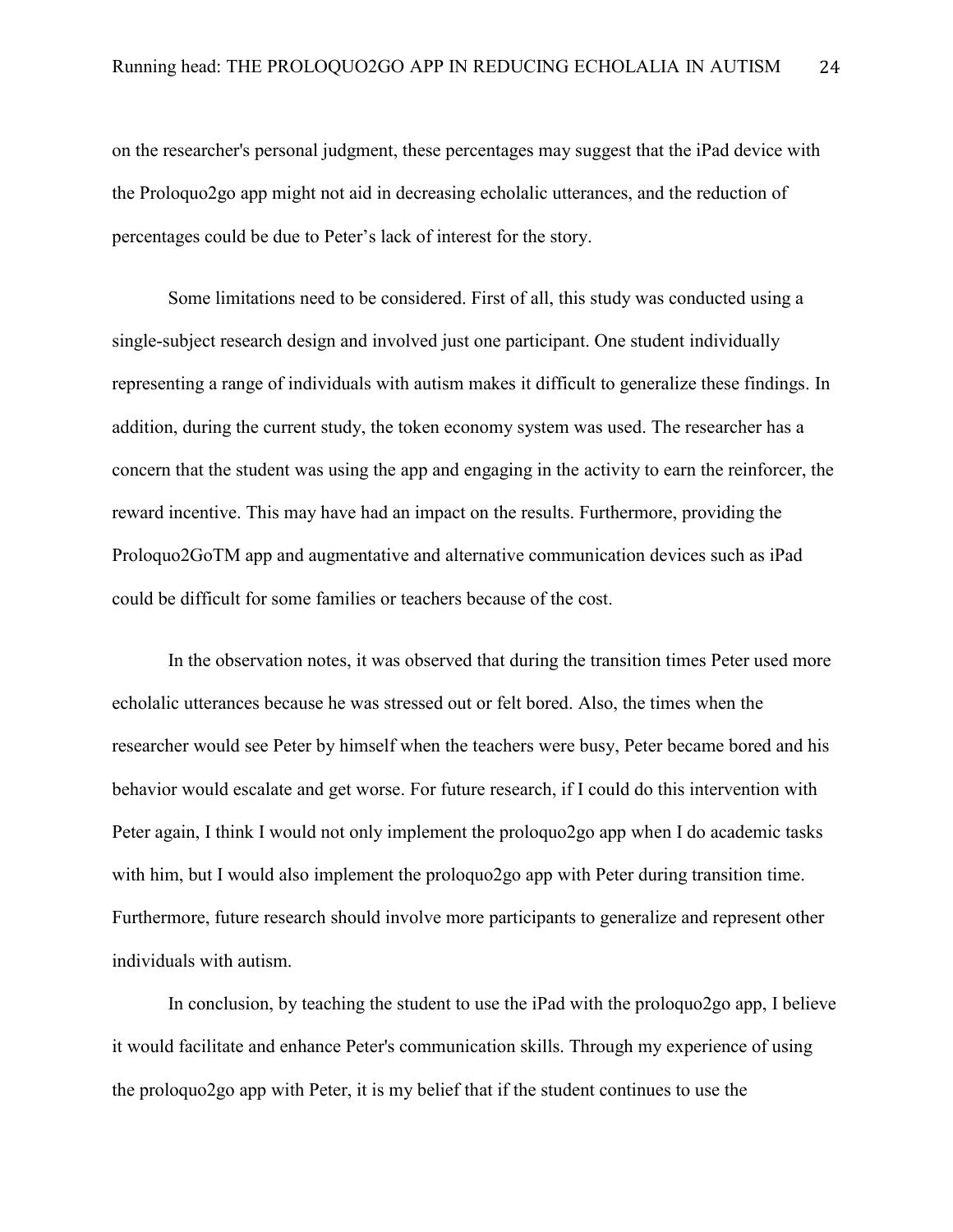proloquo2go app, his language skills will be improved. Moreover, this app could serve both as an appropriate memory aid and as a language aid for Peter.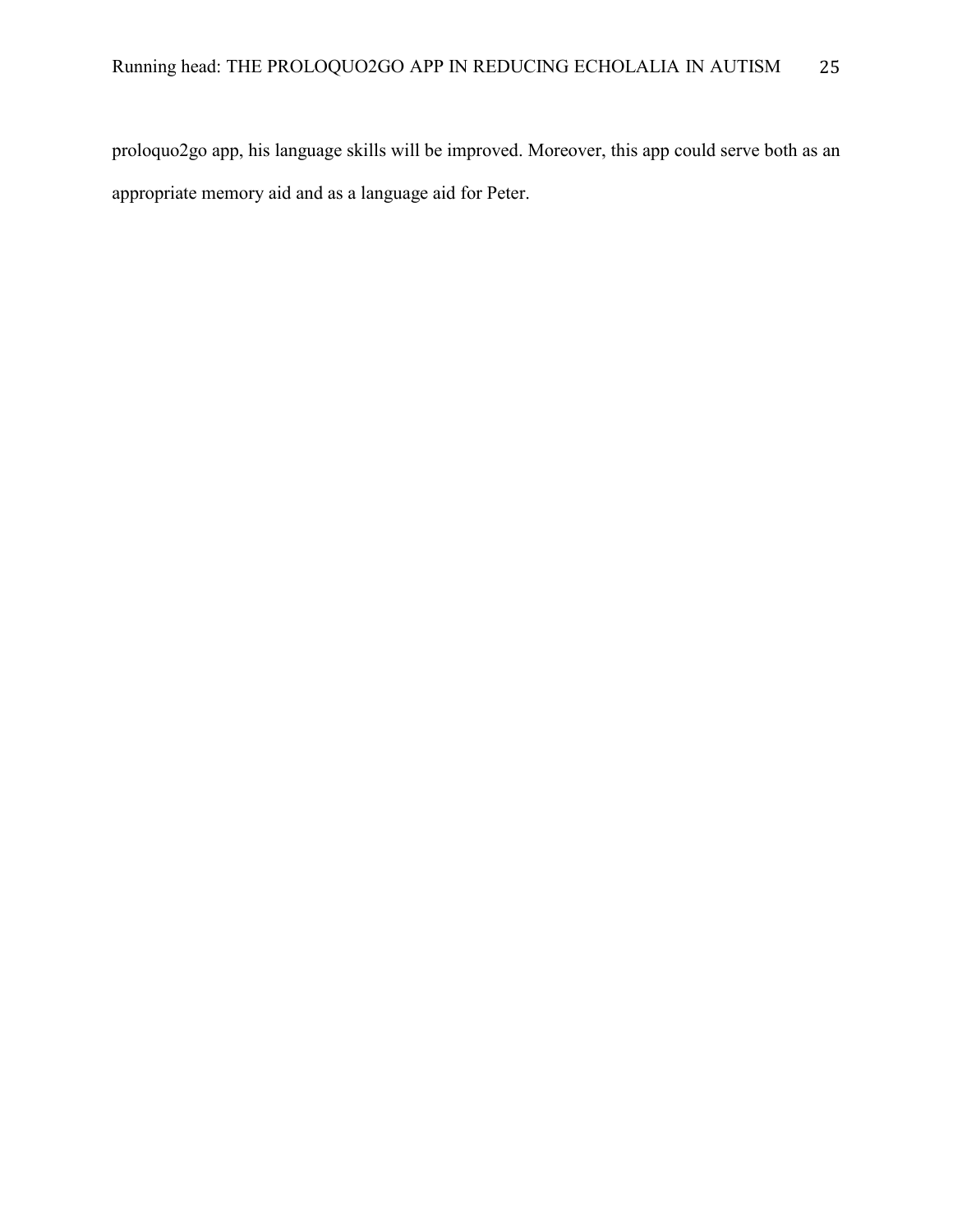#### References

- American Psychiatric Association. (2013). *Diagnostic and statistical manual of mental disorders DSM-IV-TR* (5th ed.). Washington, D.C.: American Psychiatric Association, Washington, D.C.
- Axe, J. B., & Sainato, D. M. (2010). Matrix training of preliteracy skills with preschoolers with autism. *Journal of applied behavior analysis*, 43(4), 635-652.
- Boyle, C. A., Boulet, S., Schieve, L.A., Cohen, R. A., Blumberg, S. J., Yeargin-Allsopp, M., & Kogan, M. D. (2011). Trends in the prevalence of developmental disabilities in U.S. children, 1997–2008. Pediatrics, peds-2010. doi:10.1542/peds.2010-2989
- Caron, M. J., Mottron, L., Rainville, C., & Chouinard, S. (2004). Do high functioning persons with autism present superior spatial abilities? Neuropsychologia, 42, 467-481. doi:10.1016/j.neuropsychologia.2003.08.015
- Duncan, H., & Tan, J. (2012). A visual task manager application for individuals with autism. *Journal Of Computing Sciences In Colleges*, *27*(6), 49-57.
- Foxx, R. M., Schreck, K. A., Garito, J., Smith, A., & Weisenberger, S. (2004). Replacing echolalia of children with autism with functional use of verbal labeling. *Journal of Developmental and Physical Disbailities, 16,* 307-320.
- Ganz, J. B., Davis, J. L., Lund, E. M., Goodwyn, F. D., & Simpson, R. L. (2012). Meta-analysis of PECS with individuals with ASD: Investigation of targeted versus non-targeted outcomes, participant characteristics, and implementation phase. *Research in Developmental Disabilities*, 33, 406-418.

Howlin, P., Goode, S., Hutton, J., & Rutter, M. (2004). Adult outcome for children with autism.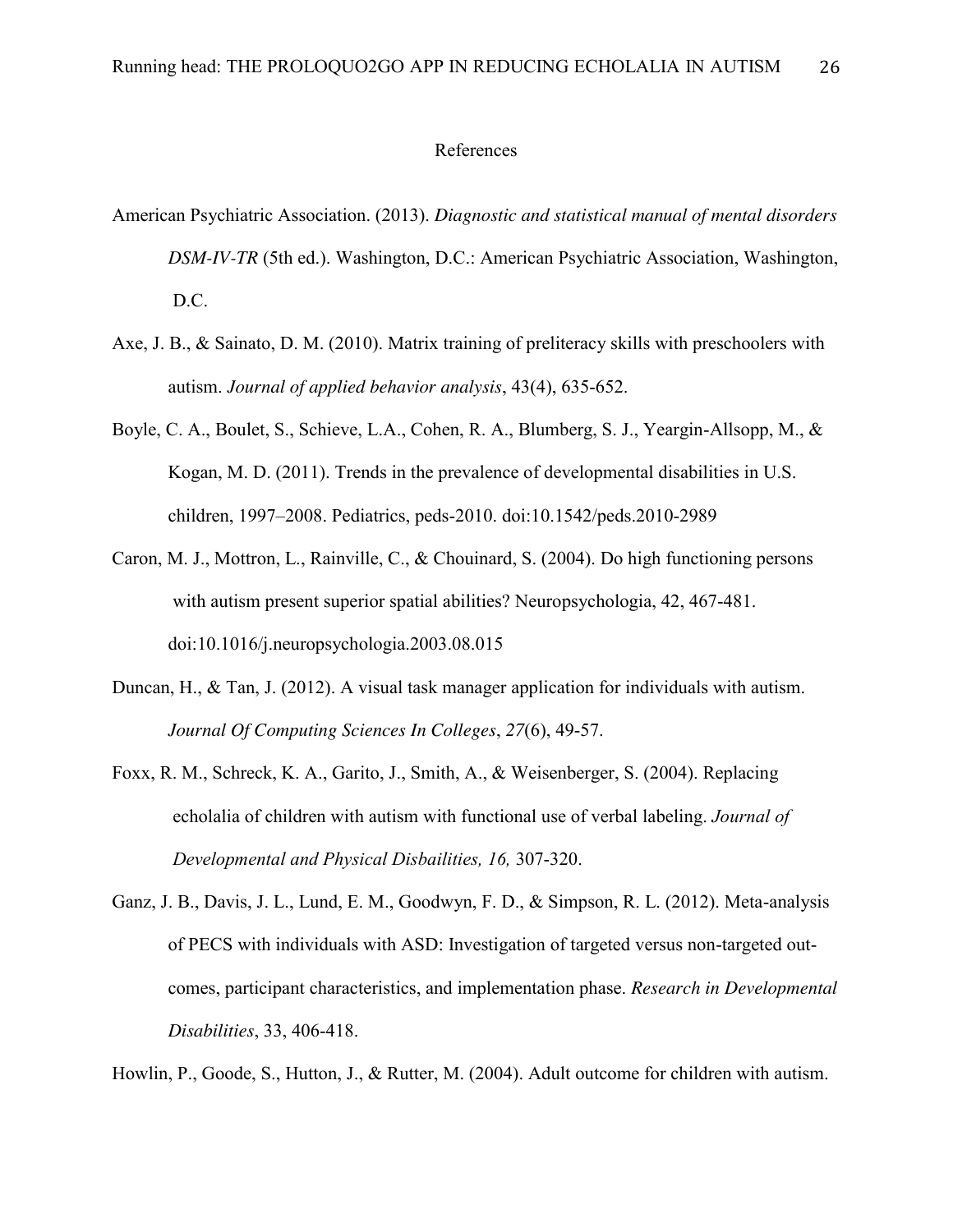*Journal of Child Psychology and Psychiatry*, 45(2), 212-229.

doi:10.1111/j.1469-7610.2004.00215.x.

- Ingvarsson, E. T., & Hollobaugh, T. (2011). A comparison of prompting tactics to establish intraverbals in children with autism. *Journal of applied behavior analysis*, 44(3), 659- 664. doi:10.1901/jaba.2011.44-659.
- King, M. L. (2011). Effectiveness of the iPad in enhancing the mand repertoire for children with autism. 1-143.
- Krcek, T. E. (2015). Effectiveness of Proloquo2goTM in enhancing communication in children with autism during ABA therapy. Knoxville, TN. University of Tennessee. Retrieved from [http://trace.tennessee.edu/utk\\_graddiss/3345/](http://trace.tennessee.edu/utk_graddiss/3345/)
- Leaf, J. B., Sheldon, J. B., & Sherman, J. A. (2010). Comparison of simultaneous prompting to no-no prompting in discrimination learning of three children with autism. *Journal of Applied Behavior Analysis*, 43, 215-228. doi:10.1901/j.2010.43-215.
- Matson, J. L., Turygin, N. C., Beighley, J., Rieske, R., Tureck, K., & Matson, M. L. (2012). Applied behavior analysis in autism spectrum disorders: Recent developments, strengths, and pitfalls. *Research in Autism Spectrum Disorders*, *6*(1), 144-150. doi:10.1016/j.rasd.2011.03.014.
- McNaughton, D., & Light, J. (2013). The iPad and mobile technology revolution: Benefits and challenges for individuals who require augmentative and alternative communication. *Augmentative and Alternative Communication*, *29*, 107-116. doi:10.3109/07434618.2013.784930.

Murphy, C., & Barnes-Holmes, D. (2010). Establishing five derived mands in three adolescent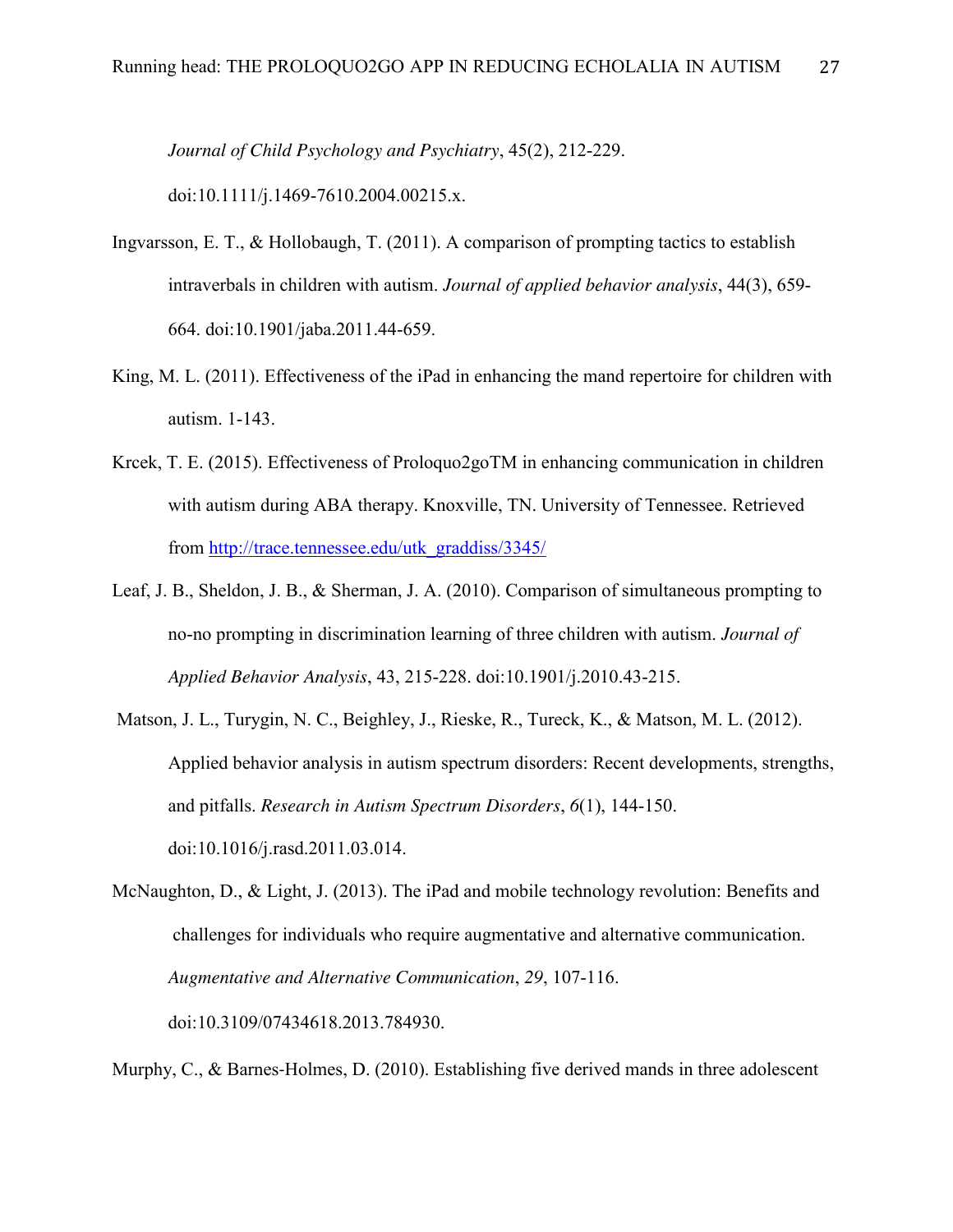boys with autism. *Journal of Applied Behavior Analysis*, 43(3), 537-541. doi:10.1901/jaba.2010.43-537.

- National Association of Social Workers. (2006). *Assuring the Sufficiency of a Frontline Workforce: A National Study of Licensed Social Workers*. Retrieved from [http://workforce.socialworkers.org/studies/nasw\\_06\\_execsummary.pdf](http://workforce.socialworkers.org/studies/nasw_06_execsummary.pdf)
- National Institute on Deafness and Other Communication Disorders. (2014). Retrieved from <http://www.nidcd.nih.gov/health/hearing/pages/asl.aspx>
- Paul, R., & Norbury, P. (2012). *Language disorders from infancy through adolescence* (4th ed.). St. Louis, Mo: Mosby Inc.
- Roth, K. (2013). Adapt with Apps. *Journal of Physical Education, Recreation & Dance*, *84*, 4-6. doi:10.1080/07303084.2013.757168.
- Sennott, S., & Bowker, A. (2009). Autism, aac, and proloquo2go. *SIG 12 Perspectives on Augmentative and Alternative Communication, 18*(4), 137-145. doi:10.1044/aac18.4.137.
- Shane, H., Laubscher, E., Schlosser, R., Flynn, S., Sorce, J., & Abramson, J. (2012). Applying Technology to Visually Support Language and Communication in Individuals with Autism Spectrum Disorders. *Journal Of Autism And Developmental Disorders*, *42*(6), 1228-1235.
- Simpson, R., de Boer-Ott, S., Griswold, D., Myles, B., Byrd, S., Ganz, J., … Adams, L. G. (2005). *Autism spectrum disorders: Interventions and treatments for children and youth*. Thousand Oaks, CA: Corwin Press.
- Spears, C., & Turner, V. (2011). *Rising to new heights of communication and learning for children with autism* (1st ed.). London: Jessica Kingsley.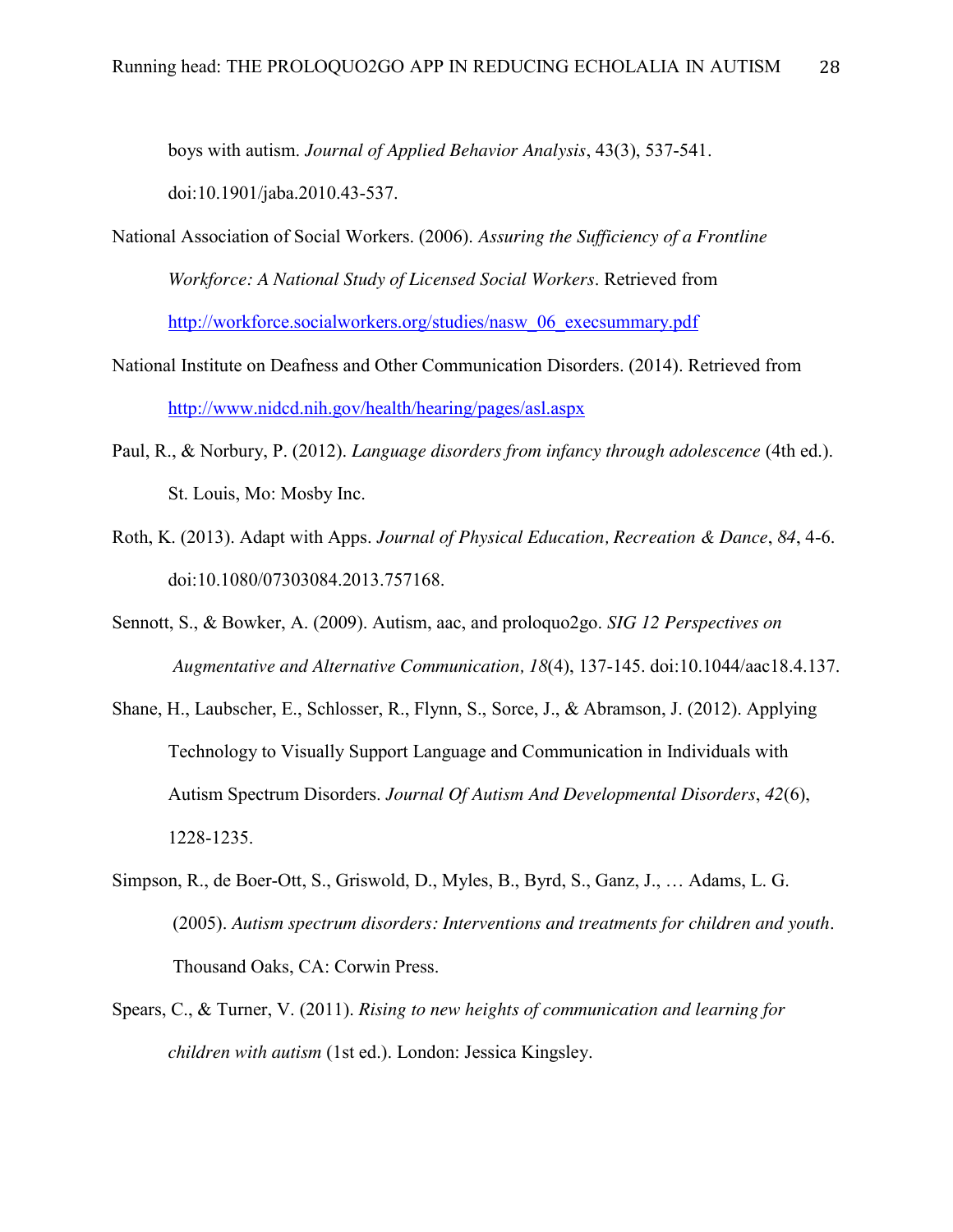- Valentino, A., Shillingsburg, M., Conine, D., & Powell, N. (2012). Decreasing Echolalia of the Instruction "Say" During Echoic Training Through Use of the Cues-Pause-Point Procedure. *Journal Of Behavioral Education*, *21*(4), 315-328.
- Valenzuela, C. (2013). Effects of an augmentative and alternative device on echolalia in autism. *ETD Collection for University of Texas, El Paso*.
- van der Meer, L., & Rispoli, M. (2010). Communication interventions involving speechgenerating devices for children with autism: A review of the literature. *Developmental Neurorehabilitation*, *13*(4), 294-306. doi:10.3109/17518421003671494
- Wendt, O. (2009). Research on the use of manual signs and graphic symbols in autism spectrum disorders: A systematic review. *Autism Spectrum Disorders and AAC*, 83-140.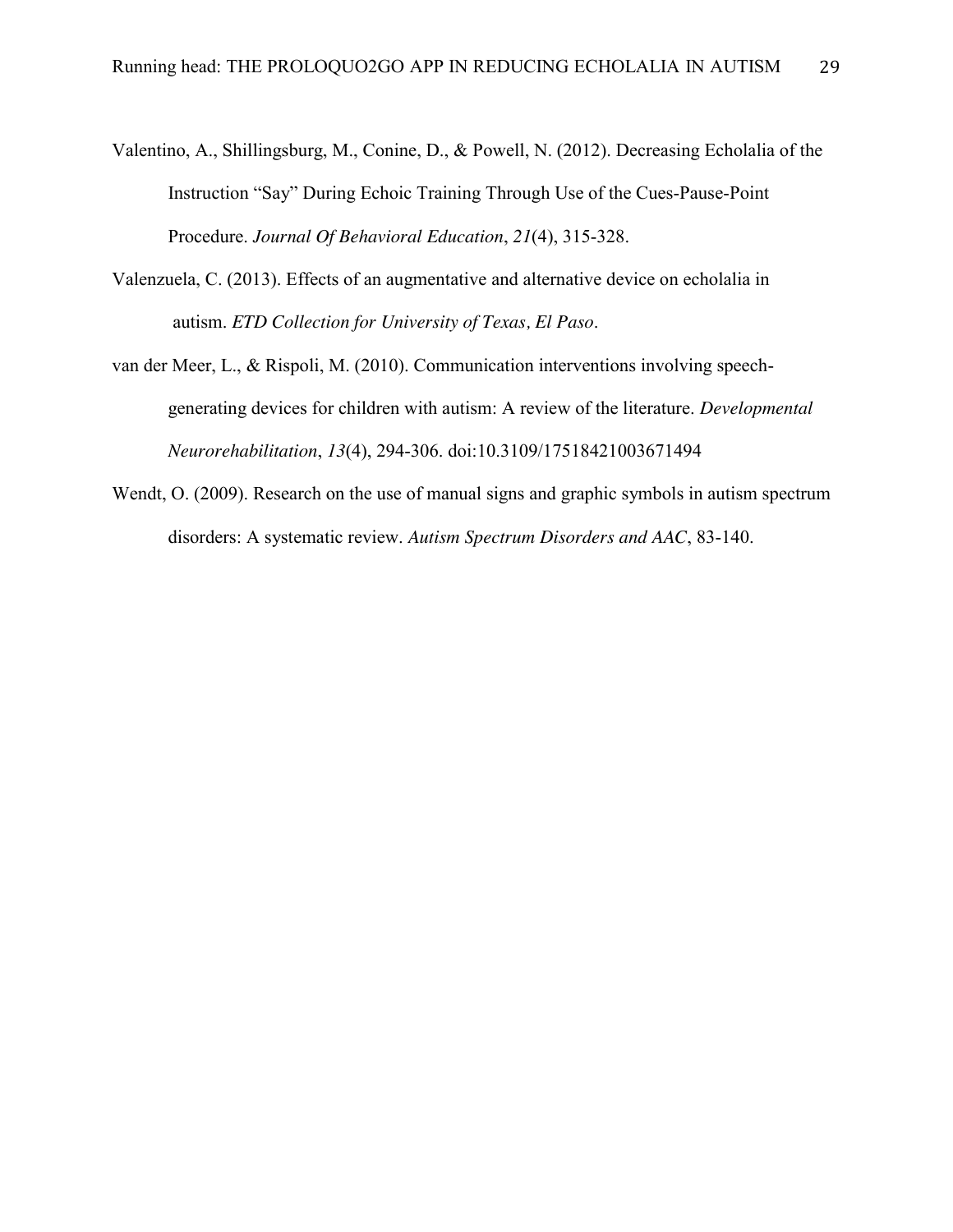# **APPENDIX A**

# ABC Observation Form

**Student**:

**Observer:**

| <b>Date</b> | <b>Time</b> | Antecedent<br>What was happening<br>before the behavior<br>occurred? | <b>Behavior</b> | Consequence<br>What happened<br>after? |
|-------------|-------------|----------------------------------------------------------------------|-----------------|----------------------------------------|
|             |             |                                                                      |                 |                                        |
|             |             |                                                                      |                 |                                        |
|             |             |                                                                      |                 |                                        |
|             |             |                                                                      |                 |                                        |
|             |             |                                                                      |                 |                                        |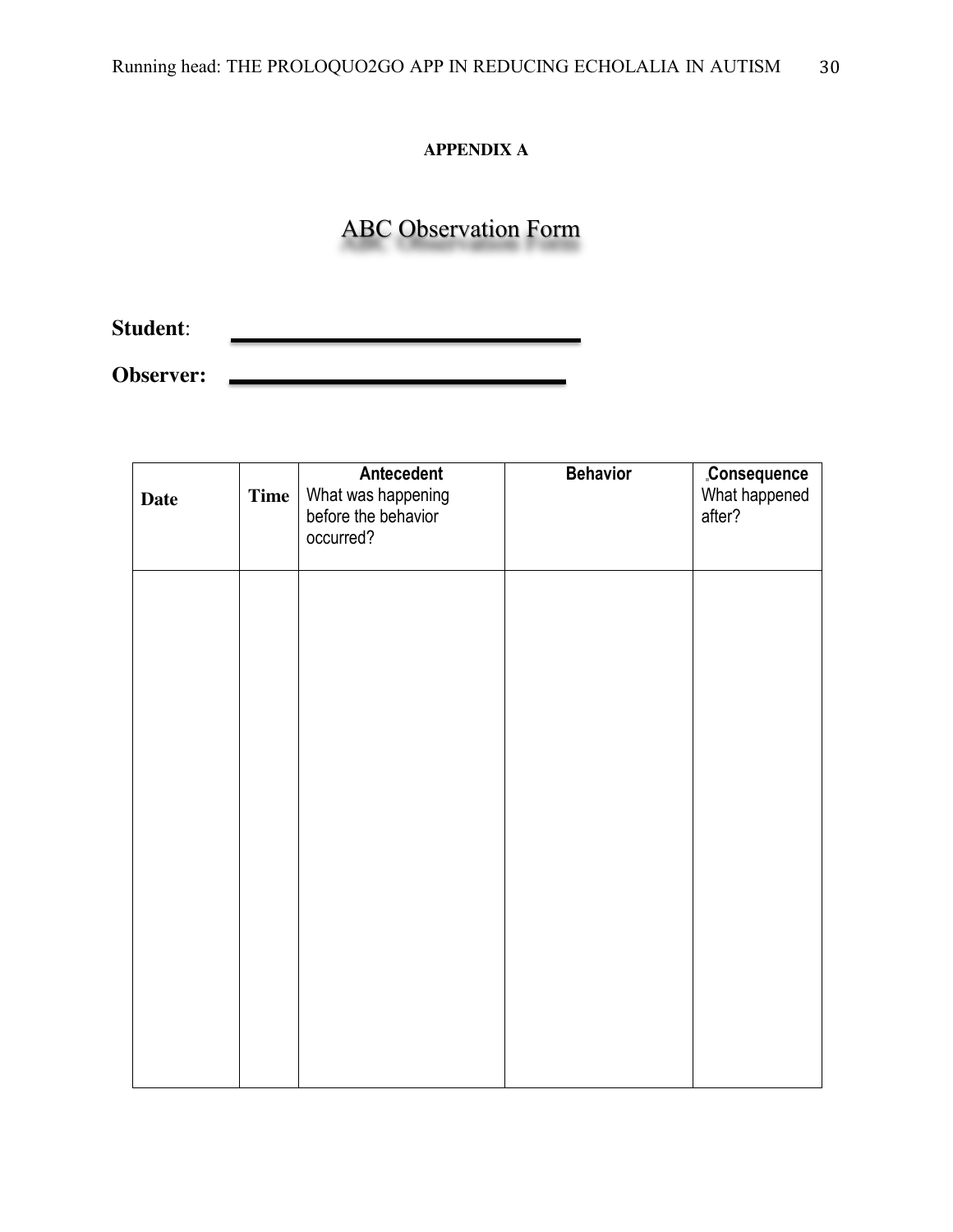# **APPENDIX B**

# **Echolalic Utterances Data Collection Table**

| =Behavior Occurred<br>=Behavior Did NOT Occur<br>$\Rightarrow$ =Did Not Observe<br>φ |  |  |  |          |  |  |  |  |  |  |
|--------------------------------------------------------------------------------------|--|--|--|----------|--|--|--|--|--|--|
|                                                                                      |  |  |  | Day/Date |  |  |  |  |  |  |
| Time / Activity                                                                      |  |  |  |          |  |  |  |  |  |  |
|                                                                                      |  |  |  |          |  |  |  |  |  |  |
|                                                                                      |  |  |  |          |  |  |  |  |  |  |
|                                                                                      |  |  |  |          |  |  |  |  |  |  |
|                                                                                      |  |  |  |          |  |  |  |  |  |  |
|                                                                                      |  |  |  |          |  |  |  |  |  |  |